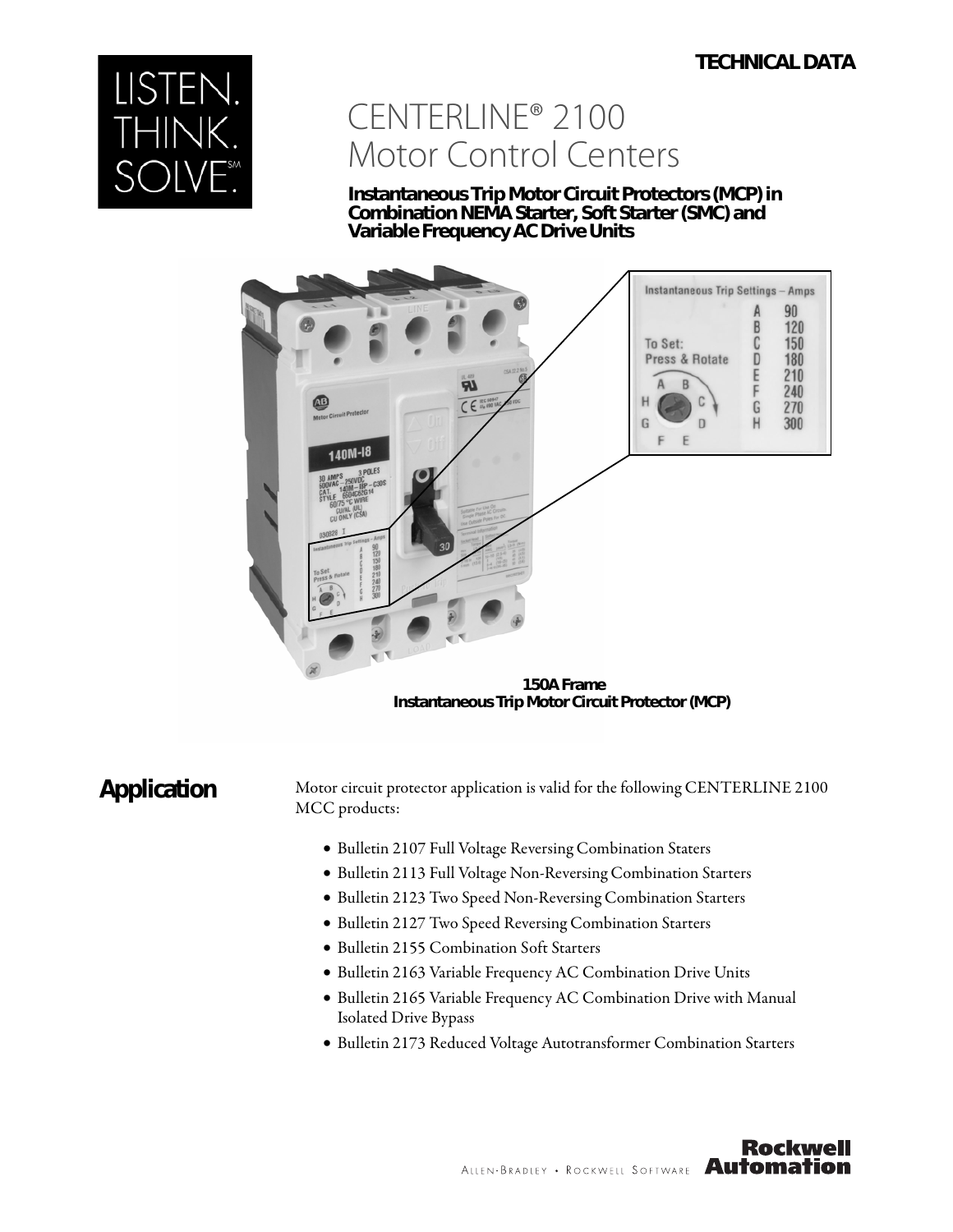The information in this publication applies to Allen-Bradley motor circuit protectors (MCP) when they are used in NEMA (size 1 though 6) combination starter, soft starter controller, and variable frequency AC drive units. The particular motor circuit protector (trip range) supplied with a unit depends on the horsepower or kilowatt rating and voltage that was specified when the unit was ordered. Tables 1 - 11 list the various combinations of motor circuit protectors and unit ratings. When using Tables 1 - 11, be sure to use the line that applies to your equipment.

**IMPORTANT**: The information in this publication does not apply to inverse time circuit breakers. For combination starter units, soft starter controller units and variable frequency AC drive units with inverse time circuit breakers, refer to Publication 2100-TD002x-EN-P, Inverse Time Circuit Breakers in Combination NEMA Starter, Soft Starter (SMC), and Variable Frequency AC Drive Units.

# **Motor Circuit Protector Size and Adjustment**

Rockwell Automation has made engineering evaluations for the protective device (motor circuit protector) selection, sizing, and setting range based on the protection rules/requirements and motor criteria as stipulated in NEC, CEC, NEMA, UL and CSA Standards, e.g. motor full load currents (FLC), X/R ratios, locked rotor currents, nominal utilization voltages, etc. Should the motor application have criteria that deviates from those stated in the aforementioned standards, higher FLC and/or motor inrush currents (greater than 1300% of the nominal FLC) may be experienced, e.g. special motors, non/off standard NEMA or application-rated motors, Design B energy efficient, Design E motors, IEC N motors, etc.

The motor circuit protector is shipped with the instantaneous trip arrow set to the lowest value. The motor full load current determines the magnetic trip setting of the motor circuit protector. Rockwell Automation recommends selecting an initial trip setting that is approximately ten times the motor nameplate full load current. The trip setting can be adjusted to a position which corresponds to the determined magnetic trip current: positions A through H for 150A and 600A frames, and A through I for 250A and 400A frames. To adjust the trip setting:

- **a.** Make certain that the motor circuit protector operating handle is in the **OFF**/**O** position.
- **b.** Depress the adjustment pointer with a small screwdriver, and turn clockwise to the determined setting. Verify that the motor circuit protector will not trip during motor starting. If the motor circuit protector trips when attempting to start the motor, turn the pointer clockwise to successively higher positions, until the motor circuit protector no longer trips when attempting to start the motor. Per the NEC, the trip setting of the motor circuit protector must not exceed 13 times the motor full-load current. The controller design is based on this requirement. Should Design B or E energy efficient motors (or IEC N motors) be utilized, it may be necessary to set the motor circuit protectors higher than 13 times the motor full-load current, but, must not exceed 17 times. For these applications consult the factory for controller and motor circuit protector sizing. Refer to the National Electrical Code (NEC) or the Canadian Electrical Code (CEC) for more information.

**NOTE:** When the devices are energized, motor peak inrush current can randomly exceed the maximum limit set by the code.

# **Push-To-Trip Mechanism**

The push-to-trip mechanism provides a manual means for tripping the motor circuit protector. Depress the red button on the motor circuit protector cover. When the button is pushed, a plunger rotates the trip bar causing the motor circuit protector to trip.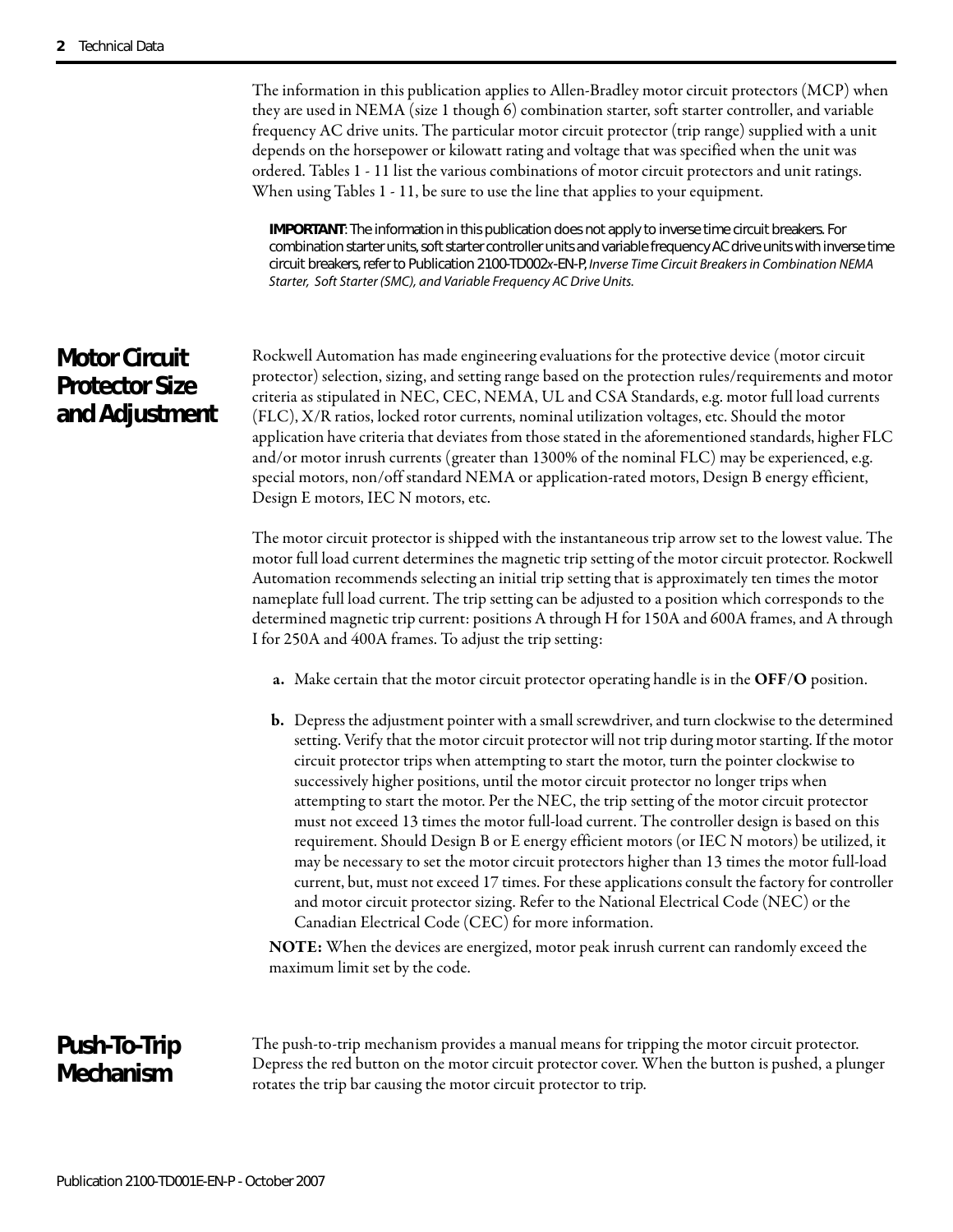# **Horsepower and Kilowatt Ratings**

The horsepower ratings for combination starter units, soft starter controller units, and variable frequency AC drive units listed in Tables 1 through 8 were determined from full load currents as specified by NEC/CEC.

Acceptable performance should occur when the motor full load current is within 15% of the value which corresponds to the horsepower or kilowatt ratings and voltages listed in the NEC/CEC. Consult your local Rockwell Automation sales office or distributor if the motor full load current is not within these limits.



**ATTENTION:** The horsepower and kilowatt ratings and corresponding trip settings in Table 1 are only valid when the combination starter units are equipped with an Allen-Bradley electronic or solid-state overload relay or a Bulletin 592 eutectic alloy overload relay that has correctly sized heater elements.

When correctly selected, this combination of motor circuit protector and overload relay protects against short circuit and ground fault damage, and provides coordinated overcurrent protection in the motor branch circuit for continuous-duty rated motors, as defined in the NEC and CEC.

A motor circuit protector which has tripped may indicate the interruption of a high fault current. To ensure protection against fire and/or shock hazard, examine the current carrying parts of the combination starter units, soft starter controller units, and variable frequency drive AC units and replace if damaged. (Refer to NEMA Standards Publication Number ICS 2.2, Maintenance of Motor Controllers After a Fault Condition, and NEMA Standard Publication Number ICS 2, Parts ICS 2-302).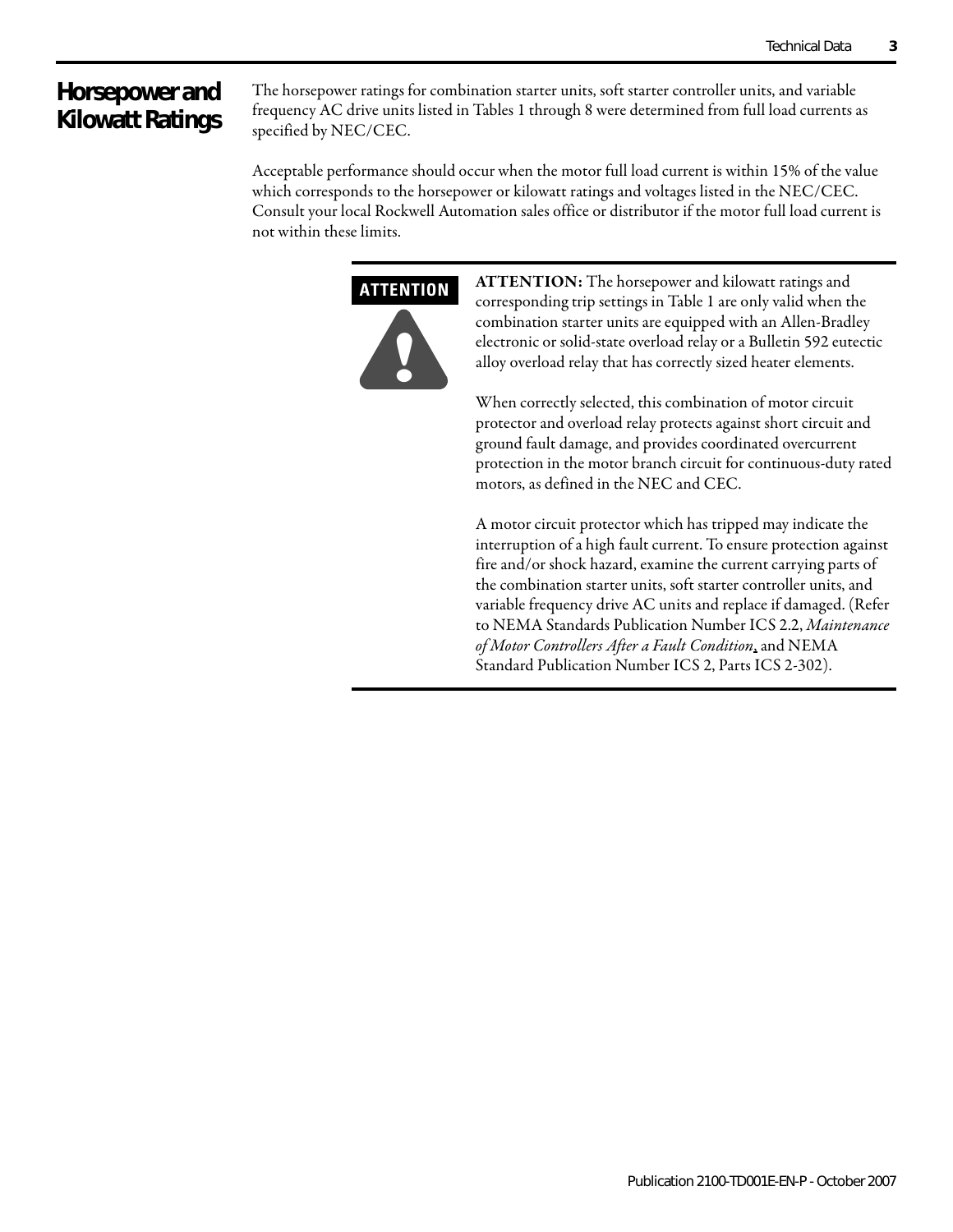(1) Use when a current limiter is not supplied, but any electronic or solid-state overload relay (SMP-1, SMP-2, SMP-3, E3, E1 Plus) is supplied. Also used for all NEMA Space Saving starter units.

(2) For Bulletin 2173 only

(3) Only when a current limiter is supplied (suffix letter "CC")

| <b>MCP</b><br>Continuous<br>Current<br>Rating | <b>NEMA</b><br><b>Starter</b><br><b>Size</b> | <b>Horsepower Range</b><br><b>Magnetic Trip Setting</b> |                               |                                 |                                                      |                          |            |            |            |            | <b>Magnetic Trip Setting</b> |            |            | <b>High Interrupting</b><br>Capacity<br>Suffix Letter "CA" | <b>High Interrupting</b><br>Capacity with<br><b>Current Limiter Suffix</b><br>Letter "CC" |                               |                 |                                     |
|-----------------------------------------------|----------------------------------------------|---------------------------------------------------------|-------------------------------|---------------------------------|------------------------------------------------------|--------------------------|------------|------------|------------|------------|------------------------------|------------|------------|------------------------------------------------------------|-------------------------------------------------------------------------------------------|-------------------------------|-----------------|-------------------------------------|
| (Amperes)                                     |                                              | <b>200V</b>                                             | 230V                          | $380 - 415V$                    | 460V                                                 | 575V                     | A          | B          | C          | D          |                              | F          |            | G                                                          | н                                                                                         |                               |                 | <b>Allen-Bradley Catalog Number</b> |
| 3                                             |                                              | $0.125 - 0.33$                                          | $0.125 - 0.33$                | $0.125 - 0.75$                  | $0.125 - 0.75$                                       | $0.125 - 1$              | 9          | 12         | 15         | 18         |                              | 21         | 24         | 27                                                         | 30                                                                                        |                               | 140M-I8P-B30    | 140M-I8P-B30<br>25107-101-10        |
| $3^{(1)}$                                     |                                              | $0.125 - 0.33$                                          | $0.125 - 0.33$                | $0.125 - 0.75$                  | $0.125 - 0.75$                                       | $0.125 - 1$              | Q          | 12         | 15         | 18         |                              | 21         | 24         | 27                                                         | 30                                                                                        |                               | 140M-I8P-B30S   |                                     |
| 7                                             |                                              | $0.5 - 1$                                               | $0.5 - 1$                     | $1 - 2$                         | $1 - 2$                                              | $1.5 - 3^{(3)}$          | 21         | 28         | 35         | 42         |                              | 49         | 56         | 63                                                         | 70                                                                                        | $\overbrace{\phantom{aaaaa}}$ | 140M-I8P-B70    | 140M-I8P-B70<br>25107-101-11        |
| 7(1)                                          |                                              | $0.5 - 1$                                               | $0.5 - 1$                     | $1 - 2$                         | $1 - 2$                                              | $1.5 - 3^{(4)}$          | 21         | 28         | 35         | 42         |                              | 49         | 56         | 63                                                         | 70                                                                                        | $\hspace{0.05cm}$             | 140M-I8P-B70S   |                                     |
| 15                                            |                                              | $1.5 - 2$                                               | $1.5 - 2$                     | $3 - 5$                         | $3 - 5$                                              | - 5                      | 45         | 60         | 75         | 90         |                              | 105        | 120        | 135                                                        | 150                                                                                       |                               | 140M-I8P-C15    | 140M-I8P-C15<br>25107-101-12        |
| $15^{(1)}$                                    |                                              | $1.5 - 2$                                               | $1.5 - 2$                     | $3 - 5$                         | $3 - 5$                                              | .5                       | 45         | 60         | 75         | 90         |                              | 105        | 120        | 135                                                        | 150                                                                                       | $\hspace{0.05cm}$             | 140M-I8P-C15S   |                                     |
| 30                                            |                                              | 3                                                       | $3 - 5$                       | $7.5 - 10$                      | $7.5 - 10$                                           | $7.5 - 10$               | 90         | 120        | 150        | 180        |                              | 210        | 240        | 270                                                        | 300                                                                                       |                               | 140M-I8P-C30    | 140M-I8P-C30<br>25107-101-13        |
| $30^{(1)}$                                    |                                              |                                                         | $3 - 5$                       | $7.5 - 10$                      | $7.5 - 10$                                           | $7.5 - 10$               | 90         | 120        | 150        | 180        |                              | 210        | 240        | 270                                                        | 300                                                                                       | $\hspace{0.05cm}$             | 140M-I8P-C30S   | $\overline{\phantom{0}}$            |
| 50                                            |                                              | $5 - 7.5$                                               | 7.5                           |                                 |                                                      | $\hspace{0.05cm}$        | 150        | 200        | 250        | 300        |                              | 350        | 400        | 450                                                        | 500                                                                                       | $\overline{\phantom{0}}$      | 140M-I8P-C50    | 140M-I8P-C50<br>25107-101-14        |
| $50^{(1)}$                                    |                                              | $5 - 7.5$                                               | 7.5                           |                                 | $\overline{\phantom{m}}$                             | $\overline{\phantom{m}}$ | 150        | 200        | 250        | 300        |                              | 350        | 400        | 450                                                        | 500                                                                                       |                               | 140M-I8P-C50S   |                                     |
| 50                                            | 2                                            | 10 <sup>°</sup>                                         | 10 <sup>°</sup>               | $15 - 20$                       | $15 - 25$                                            | $15 - 25$                | 150        | 200        | 250        | 300        |                              | 350        | 400        | 450                                                        | 500                                                                                       | $\overline{\phantom{0}}$      | 140M-I8P-C50    | 140M-I8P-C50<br>25107-101-14        |
| $50^{(1)}$                                    | 2                                            | 10 <sup>1</sup>                                         | 10 <sup>°</sup>               | $15 - 20$                       | $15 - 25$                                            | $15 - 25$                | 150        | 200        | 250        | 300        |                              | 350        | 400        | 450                                                        | 500                                                                                       | $\overline{\phantom{m}}$      | 140M-I8P-C50S   |                                     |
| 50                                            | -3                                           | $\overline{\phantom{0}}$                                | $\overbrace{\phantom{aaaaa}}$ | $\hspace{0.1mm}-\hspace{0.1mm}$ | $\overline{\phantom{m}}$                             | 30                       | 150        | 200        | 250        | 300        |                              | 350        | 400        | 450                                                        | 500                                                                                       | $\overbrace{\phantom{aaaaa}}$ | 140M-I8P-C50    | 140M-I8P-C50<br>25107-101-14        |
|                                               | 2                                            |                                                         | 15                            | 25                              | $\overline{\phantom{m}}$                             | $\hspace{0.05cm}$        | 300        | 400        | 500        | 600        |                              | 700        | 800        | 900                                                        | 1000                                                                                      | $\hspace{0.05cm}$             |                 | 140M-I8P-D10                        |
| 100                                           | -3<br>$\Delta$                               | $15 - 20$                                               | $20 - 25$                     | $30 - 40$                       | $30 - 50$                                            | $40 - 50$<br>$60^{(2)}$  | 300<br>300 | 400<br>400 | 500<br>500 | 600<br>600 |                              | 700<br>700 | 800<br>800 | 900<br>900                                                 | 1000<br>1000                                                                              | $\overline{\phantom{a}}$      | 140M-I8P-D10    | 25107-101-15                        |
|                                               | 3                                            | $\overline{\phantom{a}}$<br>25                          | 30                            | $\overline{\phantom{a}}$<br>50  | $\overline{\phantom{m}}$<br>$\overline{\phantom{a}}$ | $\overline{\phantom{m}}$ | 450        | 600        | 750        | 900        |                              | 1050       | 1200       | 1350                                                       | 1500                                                                                      | $\overline{\phantom{m}}$      |                 | 140M-I8P-D15                        |
| 150L                                          | $\Delta$                                     | 30                                                      | —                             | 60                              | $60^{(6)}$                                           | $75^{(6)}$               | 450        | 600        | 750        | 900        |                              | 1050       | 1200       | 1350                                                       | 1500                                                                                      | $\overline{\phantom{a}}$      | 140M-I8P-D15    | 25107-101-16                        |
| 150H                                          |                                              | 40                                                      | $40 - 50^{(6)}$               | 75                              | $75 - 100^{(6)}$                                     | $100^{(6)}$              | 750        | 1000       | 1250       | 1500       |                              | 1750       | 2000       | 2250                                                       | 2500                                                                                      | $\overline{\phantom{a}}$      | 140M-I8R-D15    | 140M-I8R-D15<br>25107-101-16        |
|                                               |                                              | $\overline{\phantom{0}}$                                | —                             | $\overline{\phantom{a}}$        | $\overline{\phantom{m}}$                             | $60^{(2)}$               | 500        | 565        | 625        | 690        |                              | 750        | 810        | 875                                                        | 935                                                                                       | 1000                          | 140M-JD8P-C80-W |                                     |
| 250                                           | $\mathbf{\Lambda}^{(2)}$                     | $\overline{\phantom{0}}$                                | $\overline{\phantom{0}}$      | $\overline{\phantom{m}}$        | $60^{(2)}$                                           | $75^{(2)}$               | 750        | 840        | 935        | 1030       |                              | 1125       | 1220       | 1315                                                       | 1410                                                                                      | 1500                          | 140M-JD8P-D12-W |                                     |
|                                               |                                              |                                                         | $40 - 50^{(2)}$               | $\overline{\phantom{0}}$        | $75 - 100^{(2)}$                                     | $100^{(2)}$              | 875        | 980        | 1090       | 1200       |                              | 1310       | 1420       | 1530                                                       | 1640                                                                                      | 1750                          | 140M-JD8P-D14-W | $\overline{\phantom{0}}$            |
|                                               | -5                                           | $50 - 60$                                               | $60 - 75$                     | $100 - 125$                     | $125 - 150^{(5)}$                                    | $125 - 200$              | 1250       | 1405       | 1560       | 1720       |                              | 1875       | 2030       | 2185                                                       | 2340                                                                                      | 2500                          | 140M-JD8P-D20-W |                                     |
| $400^{(5)}$                                   | -5                                           | 75                                                      | 100                           | 150                             | 200                                                  |                          | 2000       | 2250       | 2500       | 2750       |                              | 3000       | 3250       | 3500                                                       | 3750                                                                                      | 4000                          | 140M-K8P-D40    | $\overline{\phantom{a}}$            |
| 600                                           | 6                                            | $100 - 150$                                             | $125 - 150$                   | $200 - 300$                     | $250 - 350$                                          | $250 - 400$              | 1800       | 2400       | 3000       | 3600       |                              | 4200       | 4800       | 5400                                                       | 6000                                                                                      | $\overline{\phantom{m}}$      | 140M-Q8P-D60    |                                     |

**Table 1 Combination 2107, 2113, 2123, 2127 and 2173 Starter Units - Instantaneous Trip Motor Circuit Protector (MCP and MCPS)** 

(4) Use when a current limiter is not supplied, regardless of overload relay type

(5) When 460V, 125 Hp or 150 Hp specified with circuit breaker catalog, suffix "CAH", use the line for 400A, 460V, 200 Hp

(6) All bulletins except 2173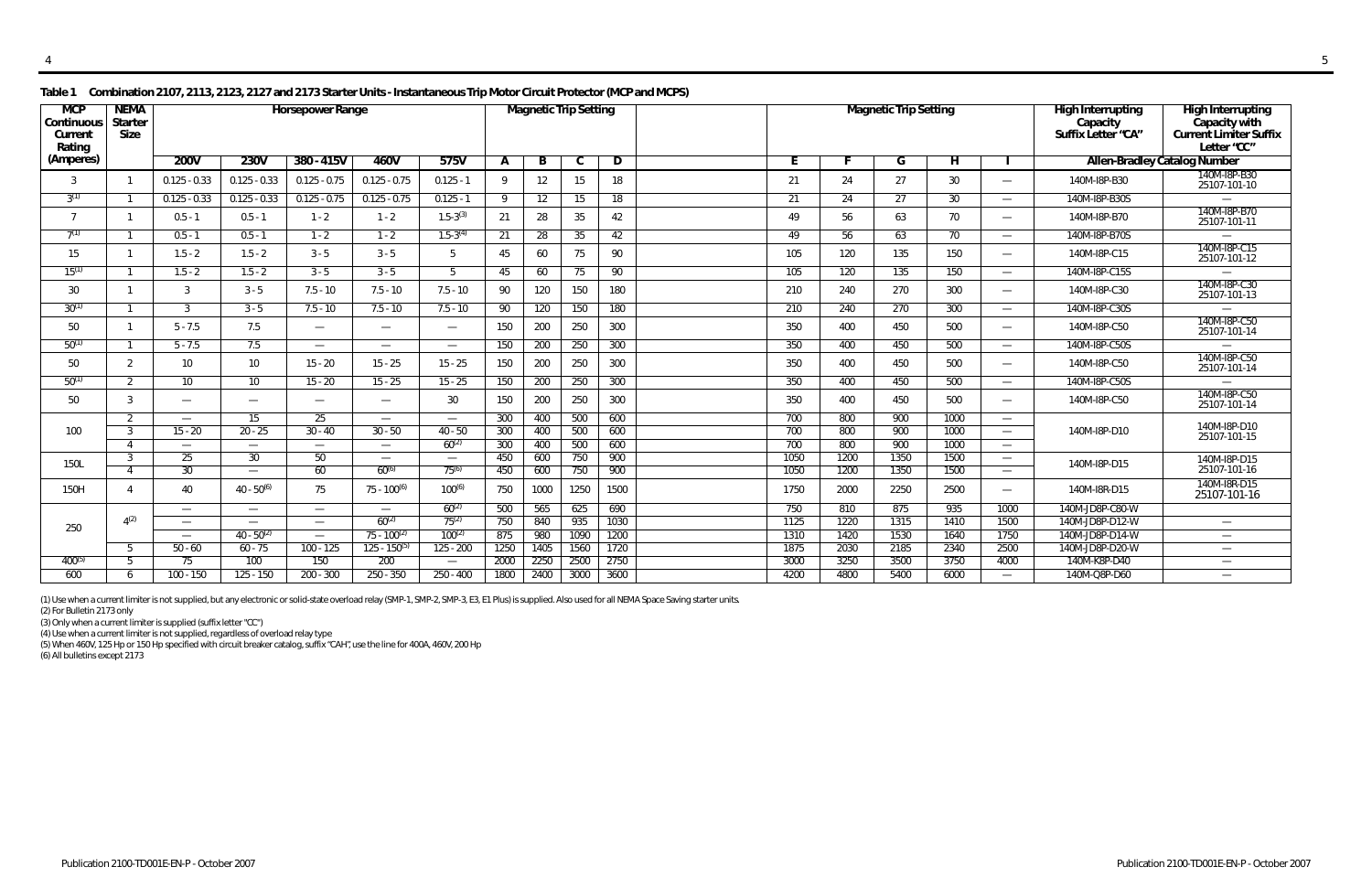### **Table 2 Combination 2155G SMC Dialog Plus Soft Starter (SMC) - Instantaneous Trip Motor Circuit Protector (MCP)**

| <b>MCP</b><br>Continuous<br>Curren<br>Rating | Unit<br>Output<br>Rating<br>(Amperes) |                   |                          | Nominal Horsepower Rating (Nominal Kilowatt Rating)<br>(The horsepower and kW ratings shown are nominal. The limiting factor in the application and use of the SMC Dialog Plus soft starter unit is the output<br>ampere rating.) |                          |                          |      | <b>Magnetic Trip Setting</b> |      |      |      |      | <b>Magnetic Trip Setting</b> |      |                          | <b>High Interrupting</b><br>Capacity Suffix Letter "CA" |
|----------------------------------------------|---------------------------------------|-------------------|--------------------------|-----------------------------------------------------------------------------------------------------------------------------------------------------------------------------------------------------------------------------------|--------------------------|--------------------------|------|------------------------------|------|------|------|------|------------------------------|------|--------------------------|---------------------------------------------------------|
| (Amperes)                                    |                                       | 220 - 230V        | 230V                     | $380 - 415V$                                                                                                                                                                                                                      | 460V                     | 575V                     |      | B                            | ◡    | D    |      |      | u                            | H.   |                          | <b>Allen-Bradley Catalog Number</b>                     |
|                                              | 24                                    |                   | $\overline{\phantom{m}}$ |                                                                                                                                                                                                                                   | $\overline{\phantom{0}}$ |                          |      | 12                           | 15.  | 18   | 21   | 24   | 27                           | 30   |                          | 140M-I8P-B30                                            |
|                                              | 24                                    | (0.75)            |                          | $(0.75 - 1.5)$                                                                                                                                                                                                                    | $1 - 2$                  | $1.5 - 3$                | 21   | 28                           | 35   | 42   | 49   | 56   | 63                           | 70   |                          | 140M-I8P-B70                                            |
| 15                                           | 24                                    | $(1.1 - 1.5)$     | $1.5 - 2$                | (2.2)                                                                                                                                                                                                                             | $3 - 5$                  |                          | 45   | 60                           | 75   | 90   | 105  | 120  | 135                          | 150  |                          | 140M-I8P-C15                                            |
| 30                                           | 24                                    | (2.2)             | $3 - 5$                  | $(3.7 - 5.5)$                                                                                                                                                                                                                     | $7.5 - 10$               | $7.5 - 10$               | 90   | 120                          | 150  | 180  | 210  | 240  | 270                          | 300  |                          | 140M-I8P-C30                                            |
| 50                                           | 24                                    | $(3.7 - 5.5)$     | 7.5                      | $(7.5 - 11)$                                                                                                                                                                                                                      | 15                       | $15 - 20$                | 150  | 200                          | 250  | 300  | 350  | 400  | 450                          | 500  | $\overline{\phantom{m}}$ | 140M-I8P-C50                                            |
|                                              | 35                                    |                   | 10                       |                                                                                                                                                                                                                                   | $20 - 25$                | $25 - 30$                | 150  | 200                          | 250  | 300  | 350  | 400  | 450                          | 500  |                          |                                                         |
|                                              | 35                                    | (7.5)             | $\overline{\phantom{m}}$ | (15)                                                                                                                                                                                                                              | $\overline{\phantom{0}}$ |                          | 300  | 400                          | 500  | 600  | 700  | 800  | 900                          | 1000 |                          |                                                         |
| 100                                          | 54                                    | (11)              | $15 - 20$                | $(18.5 - 22)$                                                                                                                                                                                                                     | $30 - 40$                | $40 - 50$                | 300  | 400                          | 500  | 600  | 700  | 800  | 900                          | 1000 | $\overline{\phantom{m}}$ | 140M-I8P-D10                                            |
|                                              | 97                                    | $\hspace{0.05cm}$ | 25                       |                                                                                                                                                                                                                                   | 50                       | 60                       | 300  | 400                          | 500  | 600  | 700  | 800  | 900                          | 1000 |                          |                                                         |
| 150L                                         | 54                                    | (15)              |                          |                                                                                                                                                                                                                                   | $\overline{\phantom{0}}$ |                          | 450  | 600                          | 750  | 900  | 1050 | 1200 | 1350                         | 1500 |                          | 140M-I8P-D15                                            |
|                                              | 97                                    | $(18.5 - 22)$     | 30                       | $(30 - 37)$                                                                                                                                                                                                                       | 60                       | 75                       | 450  | 600                          | 750  | 900  | 1050 | 1200 | 1350                         | 1500 | $\overline{\phantom{a}}$ |                                                         |
| 150H                                         | 97                                    |                   | $\overline{\phantom{a}}$ | (45)                                                                                                                                                                                                                              | 75                       | $\overline{\phantom{0}}$ | 750  | 1000                         | 1250 | 1500 | 1750 | 2000 | 2250                         | 2500 | $\overline{\phantom{m}}$ | 140M-I8R-D15                                            |
|                                              | 135                                   | $(30 - 37)$       | 40 - 50                  | (55)                                                                                                                                                                                                                              | 100                      | 100                      | 750  | 1000                         | 1250 | 1500 | 1750 | 2000 | 2250                         | 2500 |                          |                                                         |
| 250                                          | 135                                   |                   | $\overline{\phantom{m}}$ |                                                                                                                                                                                                                                   | $\overline{\phantom{0}}$ | 125                      | 1250 | 1405                         | 1560 | 1720 | 1875 | 2030 | 2185                         | 2340 | 2500                     | 140M-JD8P-D20-W                                         |
|                                              | 180                                   | (45)              | 60                       | (75)                                                                                                                                                                                                                              | $125 - 150$              | 150                      | 1250 | 1405                         | 1560 | 1720 | 1875 | 2030 | 2185                         | 2340 | 2500                     |                                                         |
|                                              | 180                                   |                   | $\overline{\phantom{a}}$ | (90)                                                                                                                                                                                                                              | $\overline{\phantom{0}}$ |                          | 2000 | 2250                         | 2500 | 2750 | 3000 | 3250 | 3500                         | 3750 | 4000                     | 140M-K8P-D40                                            |
| 400                                          | 240                                   | (55)              | 75                       | (110)                                                                                                                                                                                                                             | 200                      | 200 - 250                | 2000 | 2250                         | 2500 | 2750 | 3000 | 3250 | 3500                         | 3750 | 4000                     |                                                         |
|                                              | 240                                   | (75)              | $\overline{\phantom{m}}$ |                                                                                                                                                                                                                                   | $\overline{\phantom{0}}$ |                          | 2250 | 2530                         | 2810 | 3090 | 3375 | 3655 | 3935                         | 4215 | 4500                     | 140M-K8P-D45                                            |
| 600                                          | 360                                   | $(90 - 110)$      | $100 - 150$              | $(132 - 185)$                                                                                                                                                                                                                     | $250 - 300$              | $300 - 350$              | 1800 | 2400                         | 3000 | 3600 | 4200 | 4800 | 5400                         | 6000 | $\overline{\phantom{m}}$ | 140M-Q8P-D60                                            |
|                                              | 500                                   | (132)             | $\overline{\phantom{m}}$ | $(200-220)$                                                                                                                                                                                                                       | 350                      | 400-450                  | 1800 | 2400                         | 3000 | 3600 | 4200 | 4800 | 5400                         | 6000 |                          |                                                         |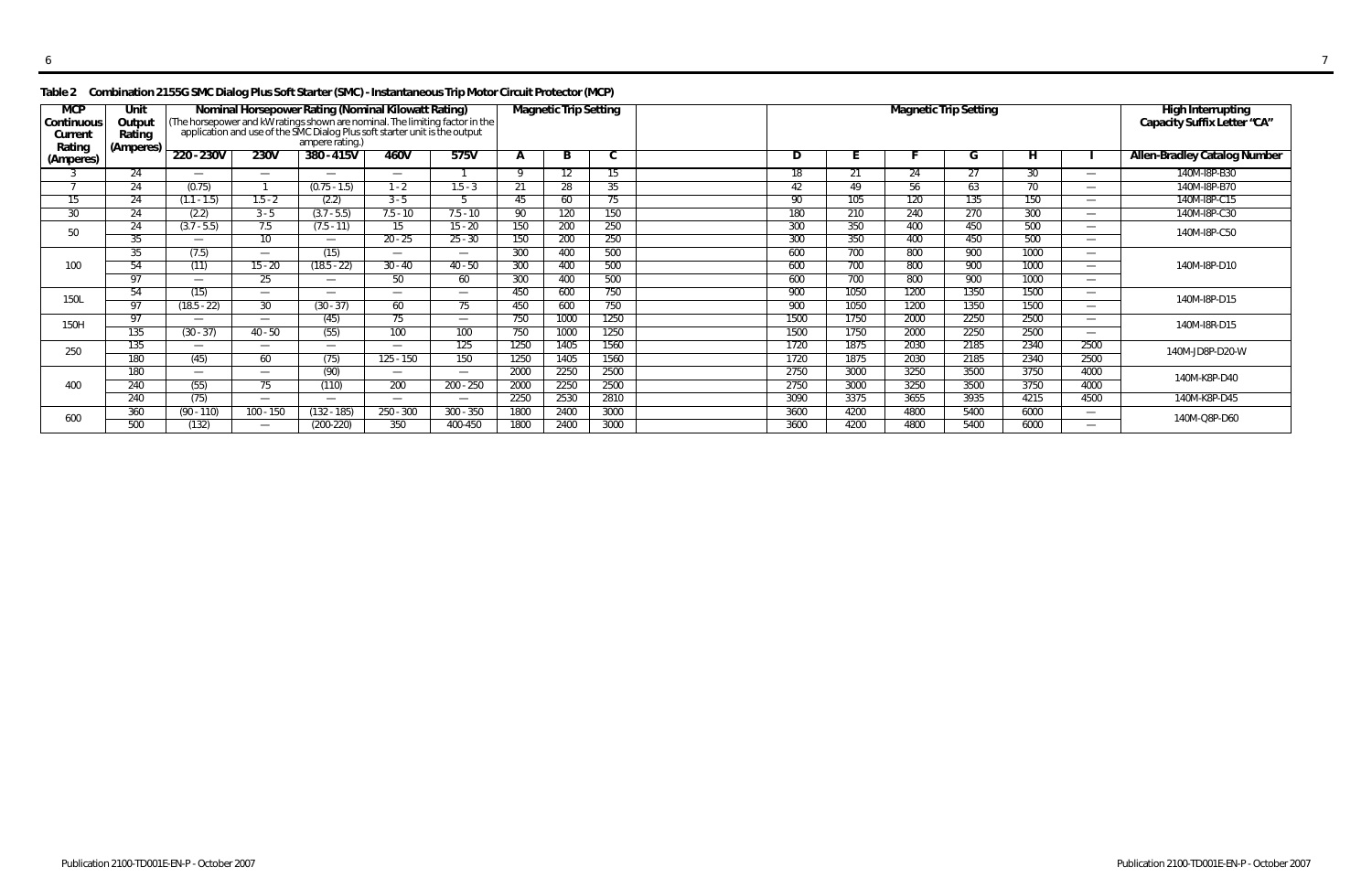## **Table 3 Combination 2155H SMC-3 Soft Starter Units - Instantaneous Trip Motor Circuit Protector (MCP)**

| <b>MCP</b><br>Continuous<br>Current<br>Rating | Unit<br>Output<br>Rating<br>(Amperes) | Nominal Horsepower Rating (Nominal Kilowatt Rating)<br>(The horsepower and kW ratings shown are nominal. The limiting<br>factor in the application and use of the SMC-3 soft starter unit is the<br>output ampere rating.) |                          |                          |                |                          |      | <b>Magnetic Trip Setting</b> |      |      |      | <b>Magnetic Trip Setting</b> |      |      | High Interrupting<br>Capacity Suffix Letter "CA" |                                               |
|-----------------------------------------------|---------------------------------------|----------------------------------------------------------------------------------------------------------------------------------------------------------------------------------------------------------------------------|--------------------------|--------------------------|----------------|--------------------------|------|------------------------------|------|------|------|------------------------------|------|------|--------------------------------------------------|-----------------------------------------------|
| (Amperes)                                     |                                       | 220 - 230V                                                                                                                                                                                                                 | 230V                     | 380 - 415V               | 460V           | 575V                     |      | D                            | C    | D    |      |                              | G    | H    |                                                  | <b>Allen-Bradley Catalog</b><br><b>Number</b> |
|                                               |                                       | (0.25)                                                                                                                                                                                                                     | $\overline{\phantom{m}}$ | (0.37)                   | $0.5 - 0.75$   | $0.75 - 1$               |      |                              | 15.  | 18.  |      | 24                           | 21   | 30   | $\overline{\phantom{0}}$                         | 140M-I8P-B30                                  |
|                                               |                                       | $(0.37 - 0.55)$                                                                                                                                                                                                            | 0.5                      | $(0.55 - 1.1)$           | $1 - 1.5$      | $1.5 - 2$                | 21   | 28                           | 35   | 42   | 49   | 56                           | 63   | 70   | $\overline{\phantom{0}}$                         | 140M-I8P-B70                                  |
|                                               | $\Omega$                              | (0.75)                                                                                                                                                                                                                     | $0.75 - 1$               | (1.5)                    | $\overline{2}$ | 3                        | 21   | 28                           | 35   | 42   | 49   | 56                           | 63   | 70   | $\overline{\phantom{0}}$                         |                                               |
| 15                                            | O                                     | $(1.1 - 1.5)$                                                                                                                                                                                                              | $1.5 - 2$                | (2.2)                    | $3 - 5$        |                          | 45   | 60                           | 75   | 90   | 105  | 120                          | 135  | 150  | $\overline{\phantom{0}}$                         | 140M-I8P-C15                                  |
| 30                                            | $\Omega$                              | (2.2)                                                                                                                                                                                                                      | $\overline{\phantom{m}}$ | (3.7)                    |                | 7.5                      | 90   | 120                          | 150  | 180  | 210  | 240                          | 270  | 300  | $\overline{\phantom{0}}$                         | 140M-I8P-C30                                  |
|                                               | 19                                    | --                                                                                                                                                                                                                         | $3 - 5$                  | (5.5)                    | $7.5 - 10$     | 10 <sup>°</sup>          | 90   | 120                          | 150  | 180  | 210  | 240                          | 270  | 300  | $\overline{\phantom{0}}$                         |                                               |
|                                               | 19                                    | (3.7)                                                                                                                                                                                                                      | $\overline{\phantom{m}}$ | (7.5)                    |                | 15                       | 150  | 200                          | 250  | 300  | 350  | 400                          | 450  | 500  | $\overline{\phantom{0}}$                         |                                               |
| 50                                            | 25                                    | (5.5)                                                                                                                                                                                                                      | 7.5                      | (11)                     | 15             | 20                       | 150  | 200                          | 250  | 300  | 350  | 400                          | 450  | 500  | $\overline{\phantom{0}}$                         | 140M-I8P-C50                                  |
|                                               | 30                                    | $\overline{\phantom{m}}$                                                                                                                                                                                                   | 10                       | $\overline{\phantom{m}}$ | 20             | 25                       | 150  | 200                          | 250  | 300  | 350  | 400                          | 450  | 500  | $\overline{\phantom{0}}$                         |                                               |
|                                               | $\overline{37}$                       |                                                                                                                                                                                                                            | $\overline{\phantom{m}}$ | $\overline{\phantom{a}}$ | 25             | 30 <sup>2</sup>          | 150  | 200                          | 250  | 300  | 350  | 400                          | 450  | 500  | $\overline{\phantom{0}}$                         |                                               |
|                                               | 30                                    | (7.5)                                                                                                                                                                                                                      | $\overline{\phantom{m}}$ | (15)                     |                | $\overline{\phantom{0}}$ | 300  | 400                          | 500  | 600  | 700  | 800                          | 900  | 1000 | $\overline{\phantom{0}}$                         |                                               |
|                                               | 37                                    |                                                                                                                                                                                                                            | $\overline{\phantom{m}}$ | (18.5)                   |                | $\overline{\phantom{0}}$ | 300  | 400                          | 500  | 600  | 700  | 800                          | 900  | 1000 |                                                  |                                               |
| 100                                           | 43                                    | (11)                                                                                                                                                                                                                       | 15                       | (22)                     | 30             | 40                       | 300  | 400                          | 500  | 600  | 700  | 800                          | 900  | 1000 | $\overline{\phantom{a}}$                         | 140M-I8P-D10                                  |
|                                               | 60                                    |                                                                                                                                                                                                                            | 20                       | $\overline{\phantom{m}}$ | 40             | 50                       | 300  | 400                          | 500  | 600  | 700  | 800                          | 900  | 1000 | $\overline{\phantom{0}}$                         |                                               |
|                                               | 85                                    | $\hspace{0.05cm}$                                                                                                                                                                                                          | 25                       | $\overline{\phantom{m}}$ | 50             | 60                       | 300  | 400                          | 500  | 600  | 700  | 800                          | 900  | 1000 | $\overline{\phantom{a}}$                         |                                               |
|                                               | 60                                    | (15)                                                                                                                                                                                                                       | $\overline{\phantom{m}}$ | (30)                     |                | $\overline{\phantom{0}}$ | 450  | 600                          | 750  | 900  | 1050 | 1200                         | 1350 | 1500 | $\overline{\phantom{0}}$                         | 140M-I8P-D15                                  |
| 150L                                          | 85                                    | $(18.5 - 22)$                                                                                                                                                                                                              | 30                       | (37)                     | 60             | 75                       | 450  | 600                          | 750  | 900  | 1050 | 1200                         | 1350 | 1500 | $\overline{\phantom{0}}$                         |                                               |
|                                               | 85                                    |                                                                                                                                                                                                                            |                          | (45)                     |                | $\overline{\phantom{0}}$ | 750  | 1000                         | 1250 | 1500 | 1750 | 2000                         | 2250 | 2500 | $\overline{\phantom{0}}$                         |                                               |
| 150H                                          | 108                                   | (30)                                                                                                                                                                                                                       | 40                       | (55)                     | 75             | 100                      | 750  | 1000                         | 1250 | 1500 | 1750 | 2000                         | 2250 | 2500 | $\overline{\phantom{0}}$                         | 140M-I8R-D15                                  |
|                                               | 135                                   | (37)                                                                                                                                                                                                                       | 50                       | $\overline{\phantom{m}}$ | 100            | $\overline{\phantom{0}}$ | 750  | 1000                         | 1250 | 1500 | 1750 | 2000                         | 2250 | 2500 | $\overline{\phantom{0}}$                         |                                               |
| 250                                           | 135                                   | --                                                                                                                                                                                                                         | $\overline{\phantom{0}}$ | $\overline{\phantom{0}}$ |                | 125                      | 1250 | 1405                         | 1560 | 1720 | 1875 | 2030                         | 2185 | 2340 | 2500                                             | 140M-JD8P-D20-W                               |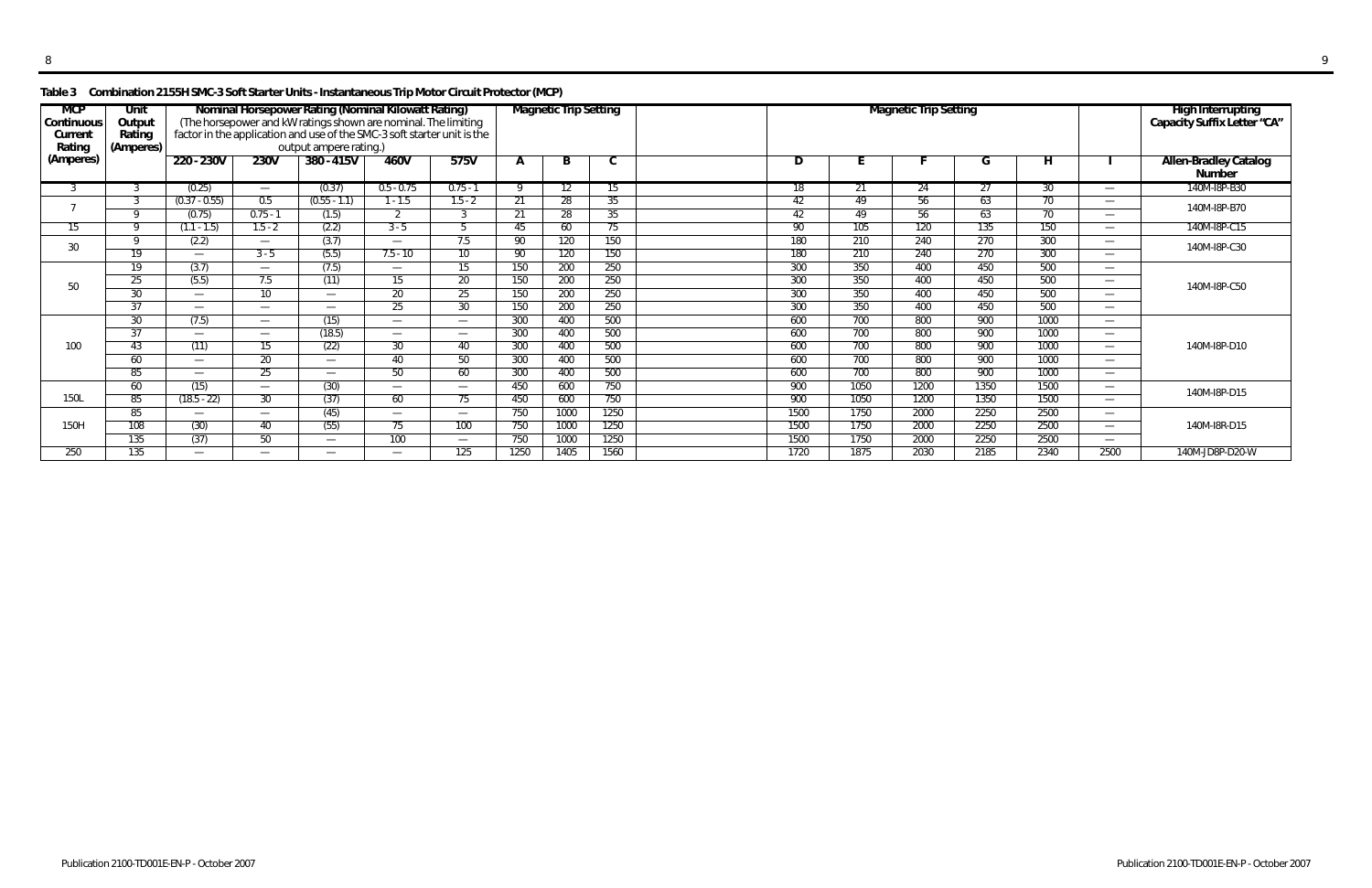### **Table 4 Combination 2155J SMC-Flex Soft Starter Units - Instantaneous Trip Motor Circuit Protector (MCP)**

| <b>MCP</b><br>Continuous<br>Curren<br>Rating | Unit<br>Output<br>Rating<br>(Amperes) | Nominal Horsepower Rating (Nominal Kilowatt Rating)<br>(The horsepower and kW ratings shown are nominal. The limiting factor in<br>the application and use of the SMC-Flex soft starter unit is the output ampere<br>rating.)<br>220 - 230V<br>230V<br>380 - 415V<br>460V<br>575V |                          |                          |                          |                          |      | <b>Magnetic Trip Setting</b> |      |      |      | <b>Magnetic Trip Setting</b> |      | <b>High Interrupting</b><br>Capacity Suffix Letter "CA" |                                  |                                     |
|----------------------------------------------|---------------------------------------|-----------------------------------------------------------------------------------------------------------------------------------------------------------------------------------------------------------------------------------------------------------------------------------|--------------------------|--------------------------|--------------------------|--------------------------|------|------------------------------|------|------|------|------------------------------|------|---------------------------------------------------------|----------------------------------|-------------------------------------|
| (Amperes)                                    |                                       |                                                                                                                                                                                                                                                                                   |                          |                          |                          |                          |      | B                            | C    | D    |      |                              | G    | н                                                       |                                  | <b>Allen-Bradley Catalog Number</b> |
|                                              |                                       | (0.25)                                                                                                                                                                                                                                                                            | $\overline{\phantom{m}}$ | (0.37)                   | $0.5 - 1$                | $0.75 - 1$               |      |                              | 15   |      | 21   | 24                           | 27   | 30                                                      | $\overbrace{\phantom{12322111}}$ | 140M-I8P-B30                        |
|                                              |                                       | $(0.37 - 0.75)$                                                                                                                                                                                                                                                                   | $0.5 - 1$                | $(0.55 - 1.5)$           | $1.5 - 2$                | $1.5 - 3$                | 21   | 28                           | 35   | 42   | 49   | 56                           | 63   | 70                                                      |                                  | 140M-I8P-B70                        |
| 15                                           |                                       | (1.1)                                                                                                                                                                                                                                                                             | $\overline{\phantom{m}}$ | (2.2)                    | 3                        | $\overline{\phantom{0}}$ | 45   | 60                           | 75   | 90   | 105  | 120                          | 135  | 150                                                     | $\overline{\phantom{m}}$         | 140M-I8P-C15                        |
|                                              | 25                                    | (1.5)                                                                                                                                                                                                                                                                             | $1.5 - 2$                |                          | Б.                       |                          | 45   | 60                           | 75   | 90   | 105  | 120                          | 135  | 150                                                     |                                  |                                     |
| 30                                           | 25                                    | (2.2)                                                                                                                                                                                                                                                                             | $3 - 5$                  | $(3.7 - 5.5)$            | $7.5 - 10$               | $7.5 - 10$               | 90   | 120                          | 150  | 180  | 210  | 240                          | 270  | 300                                                     | $\overline{\phantom{m}}$         | 140M-I8P-C30                        |
| 50                                           | 25                                    | $(3.7 - 5.5)$                                                                                                                                                                                                                                                                     | 7.5                      | $(7.5 - 11)$             | 15                       | $15 - 20$                | 150  | 200                          | 250  | 300  | 350  | 400                          | 450  | 500                                                     | $\hspace{0.1mm}-\hspace{0.1mm}$  | 140M-I8P-C50                        |
|                                              | 43                                    | $\qquad \qquad$                                                                                                                                                                                                                                                                   | 10                       | $\overline{\phantom{0}}$ | $20 - 25$                | $25 - 30$                | 150  | 200                          | 250  | 300  | 350  | 400                          | 450  | 500                                                     | $\overline{\phantom{m}}$         |                                     |
|                                              | 43                                    | $(7.5-11)$                                                                                                                                                                                                                                                                        | 15                       | $(15 - 22)$              | 30                       | 40                       | 300  | 400                          | 500  | 600  | 700  | 800                          | 900  | 1000                                                    |                                  |                                     |
| 100                                          | 60                                    | $\hspace{0.05cm}$                                                                                                                                                                                                                                                                 | 20                       |                          | 40                       | 50                       | 300  | 400                          | 500  | 600  | 700  | 800                          | 900  | 1000                                                    |                                  | 140M-I8P-D10                        |
|                                              | 85                                    |                                                                                                                                                                                                                                                                                   | 25                       | $\overline{\phantom{0}}$ | 50                       | 60                       | 300  | 400                          | 500  | 600  | 700  | 800                          | 900  | 1000                                                    | $\overline{\phantom{m}}$         |                                     |
| 150L                                         | 60                                    | (15)                                                                                                                                                                                                                                                                              | $\overline{\phantom{m}}$ | (30)                     | $\overline{\phantom{a}}$ | $\overline{\phantom{0}}$ | 450  | 600                          | 750  | 900  | 1050 | 1200                         | 1350 | 1500                                                    | $\overline{\phantom{m}}$         |                                     |
|                                              | 85                                    | $(18.5 - 22)$                                                                                                                                                                                                                                                                     | $\overline{30}$          | (37)                     | 60                       | 75                       | 450  | 600                          | 750  | 900  | 1050 | 1200                         | 1350 | 1500                                                    | $\overline{\phantom{m}}$         | 140M-I8P-D15                        |
|                                              | 85                                    |                                                                                                                                                                                                                                                                                   | $\overline{\phantom{a}}$ | (45)                     | $\overline{\phantom{a}}$ | $\sim$ $\sim$            | 750  | 1000                         | 1250 | 1500 | 1750 | 2000                         | 2250 | 2500                                                    |                                  |                                     |
| 150H                                         | 108                                   | (30)                                                                                                                                                                                                                                                                              | 40                       | (55)                     | 75                       | 100                      | 750  | 1000                         | 1250 | 1500 | 1750 | 2000                         | 2250 | 2500                                                    | $\hspace{0.1mm}-\hspace{0.1mm}$  | 140M-I8R-D15                        |
|                                              | 135                                   | (37)                                                                                                                                                                                                                                                                              | 50                       |                          | 100                      | $\overline{125}$         | 750  | 1000                         | 1250 | 1500 | 1750 | 2000                         | 2250 | 2500                                                    | $\overline{\phantom{m}}$         |                                     |
| 250                                          | 201                                   | (45)                                                                                                                                                                                                                                                                              | $60 - 75$                | (75)                     | 125 - 150                | $150 - 200$              | 1250 | 1405                         | 1560 | 1720 | 1875 | 2030                         | 2185 | 2340                                                    | 2500                             | 140M-JD8P-D20-W                     |
|                                              | 201                                   | (55)                                                                                                                                                                                                                                                                              | $\overline{\phantom{m}}$ | (90)                     |                          | $\overline{\phantom{0}}$ | 1250 | 2250                         | 2500 | 2750 | 3000 | 3250                         | 3500 | 3750                                                    | 4000                             | 140M-K8P-D40                        |
| 400                                          | 251                                   | $\hspace{0.05cm}$                                                                                                                                                                                                                                                                 | 100                      | (110)                    | 200                      | 250                      | 2000 | 2250                         | 2500 | 2750 | 3000 | 3250                         | 3500 | 3750                                                    | 4000                             |                                     |
|                                              | 251                                   | (75)                                                                                                                                                                                                                                                                              | $\overline{\phantom{a}}$ | (132)                    | $\overline{\phantom{a}}$ | $\overline{\phantom{0}}$ | 2250 | 2530                         | 2810 | 3090 | 3375 | 3655                         | 3935 | 4215                                                    | 4500                             | 140M-K8P-D45                        |
|                                              | 317                                   | (90)                                                                                                                                                                                                                                                                              | 125                      | (150 - 160)              | 250                      | 300                      | 1800 | 2400                         | 3000 | 3600 | 4200 | 4800                         | 5400 | 6000                                                    |                                  |                                     |
| 600                                          | 361                                   | (110)                                                                                                                                                                                                                                                                             | 150                      | (185)                    | 300                      | 350                      | 1800 | 2400                         | 3000 | 3600 | 4200 | 4800                         | 5400 | 6000                                                    | $\overline{\phantom{m}}$         | 140M-Q8P-D60                        |
|                                              | 480                                   | (132)                                                                                                                                                                                                                                                                             | $\overline{\phantom{m}}$ | $(200 - 220)$            | 350                      | $400 - 450$              | 1800 | 2400                         | 3000 | 3600 | 4200 | 4800                         | 5400 | 6000                                                    | $\overline{\phantom{m}}$         |                                     |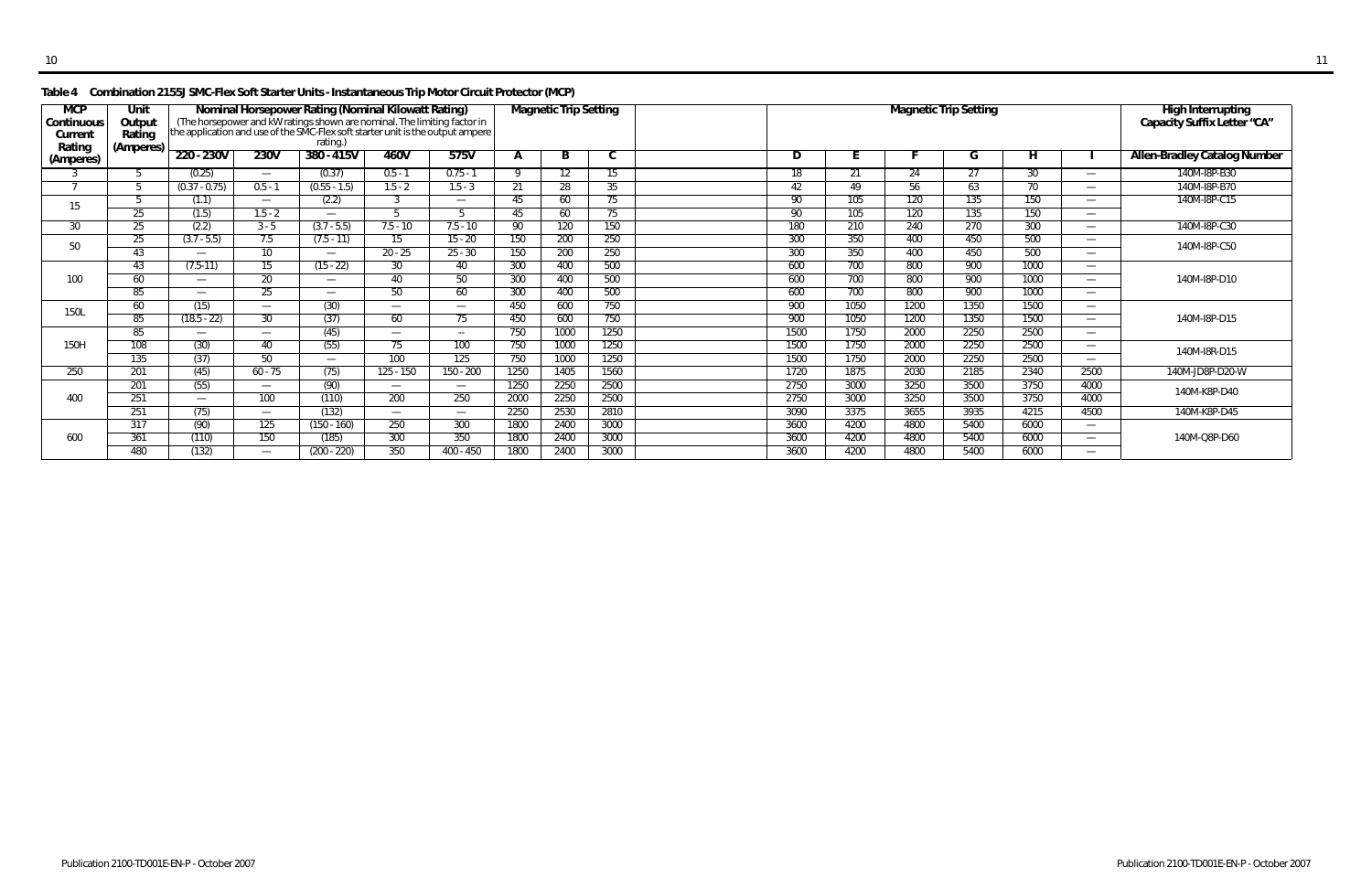#### **Table 5 Combination 2163P Bulletin 1336 PLUS II Drive Units (220 - 230V and 230V, Constant Torque) - Instantaneous Trip Motor Circuit Protector (MCP)**

| <b>MCP</b><br>Continuous<br>Current<br>Rating | Unit<br>Output<br>Rating<br>(Amperes) | Nominal Horsepower Rating (Nominal Kilowatt Rating)<br>(The horsepower and kW ratings shown are nominal. The limiting factor in<br>the application and use of the Bulletin 1336 PLUS II drive unit is the output<br>ampere rating.) |                               |              | <b>Magnetic Trip Setting</b> |              |     | <b>Magnetic Trip Setting</b> |      | High Interrupting<br>Capacity Suffix Letter "CA" |      |                                     |
|-----------------------------------------------|---------------------------------------|-------------------------------------------------------------------------------------------------------------------------------------------------------------------------------------------------------------------------------------|-------------------------------|--------------|------------------------------|--------------|-----|------------------------------|------|--------------------------------------------------|------|-------------------------------------|
| (Amperes)                                     |                                       | 220 - 230V (50 Hz)                                                                                                                                                                                                                  | 230V (60 Hz)                  | $\mathbf{A}$ | ь.                           | $\mathsf{C}$ | D   |                              |      | G                                                | H    | <b>Allen-Bradley Catalog Number</b> |
|                                               | 2.3                                   | (0.37)                                                                                                                                                                                                                              | 0.5                           | -21          | 28                           | 35           | 42  | 49                           | 56.  | 63                                               | 70   |                                     |
|                                               |                                       | (0.55)                                                                                                                                                                                                                              | 0.75                          | 21           | 28                           | 35           | 42  | 49                           | 56   | 63                                               | 70   | 140M-I8P-B70                        |
|                                               | 4.5                                   | (0.75)                                                                                                                                                                                                                              |                               | 21           | 28                           | 35           | 42  | 49                           | 56   | 63                                               | 70   |                                     |
|                                               | 4.5                                   | (1.1)                                                                                                                                                                                                                               | $\overline{\phantom{m}}$      | 45           | 60                           | 75           | 90  | 105                          | 120  | 135                                              | 150  |                                     |
| 15                                            |                                       | (1.5)                                                                                                                                                                                                                               | 1.5                           | 45           | 60                           | 75           | 90  | 105                          | 120  | 135                                              | 150  | 140M-I8P-C15                        |
|                                               | 8                                     | $\overline{\phantom{a}}$                                                                                                                                                                                                            |                               | 45           | 60                           | 75           | 180 | 105                          | 120  | 270                                              | 150  |                                     |
| 30                                            | 12                                    | (2.2)                                                                                                                                                                                                                               |                               | 90           | 120                          | 150          | 180 | 210                          | 240  | 270                                              | 300  | 140M-I8P-C30                        |
|                                               | 18                                    | $\overline{\phantom{m}}$                                                                                                                                                                                                            |                               | 90           | 120                          | 150          | 180 | 210                          | 240  | 270                                              | 300  |                                     |
|                                               | 18                                    | (3.7)                                                                                                                                                                                                                               | $\overline{\phantom{m}}$      | 150          | 200                          | 250          | 300 | 350                          | 400  | 450                                              | 500  |                                     |
| 50                                            | 27                                    | (5.5)                                                                                                                                                                                                                               | 7.5                           | 150          | 200                          | 250          | 300 | 350                          | 400  | 450                                              | 500  | 140M-I8P-C50                        |
|                                               | 34                                    | $\overline{\phantom{0}}$                                                                                                                                                                                                            | 10                            | 150          | 200                          | 250          | 300 | 350                          | 400  | 450                                              | 500  |                                     |
|                                               | 27                                    | (7.5)                                                                                                                                                                                                                               | $\overbrace{\phantom{13333}}$ | 300          | 400                          | 500          | 600 | 700                          | 800  | 900                                              | 1000 |                                     |
| 100                                           | 48                                    | (11)                                                                                                                                                                                                                                | 15                            | 300          | 400                          | 500          | 600 | 700                          | 800  | 900                                              | 1000 | 140M-I8P-D10                        |
|                                               | 65                                    | $\overline{\phantom{m}}$                                                                                                                                                                                                            | 20                            | 300          | 400                          | 500          | 600 | 700                          | 800  | 900                                              | 1000 |                                     |
|                                               | 77                                    |                                                                                                                                                                                                                                     | 25                            | 300          | 400                          | 500          | 600 | 700                          | 800  | 900                                              | 1000 |                                     |
|                                               | 65                                    | $(15 - 18.5)$                                                                                                                                                                                                                       | $\overline{\phantom{0}}$      | 450          | 600                          | 750          | 900 | 1050                         | 1200 | 1350                                             | 1500 |                                     |
| 150L                                          | 77                                    | (22)                                                                                                                                                                                                                                | $\overline{\phantom{m}}$      | 450          | 600                          | 750          | 900 | 1050                         | 1200 | 1350                                             | 1500 | 140M-I8P-D15                        |
|                                               | 80                                    |                                                                                                                                                                                                                                     | 30                            | 450          | 600                          | 750          | 900 | 1050                         | 1200 | 1350                                             | 1500 |                                     |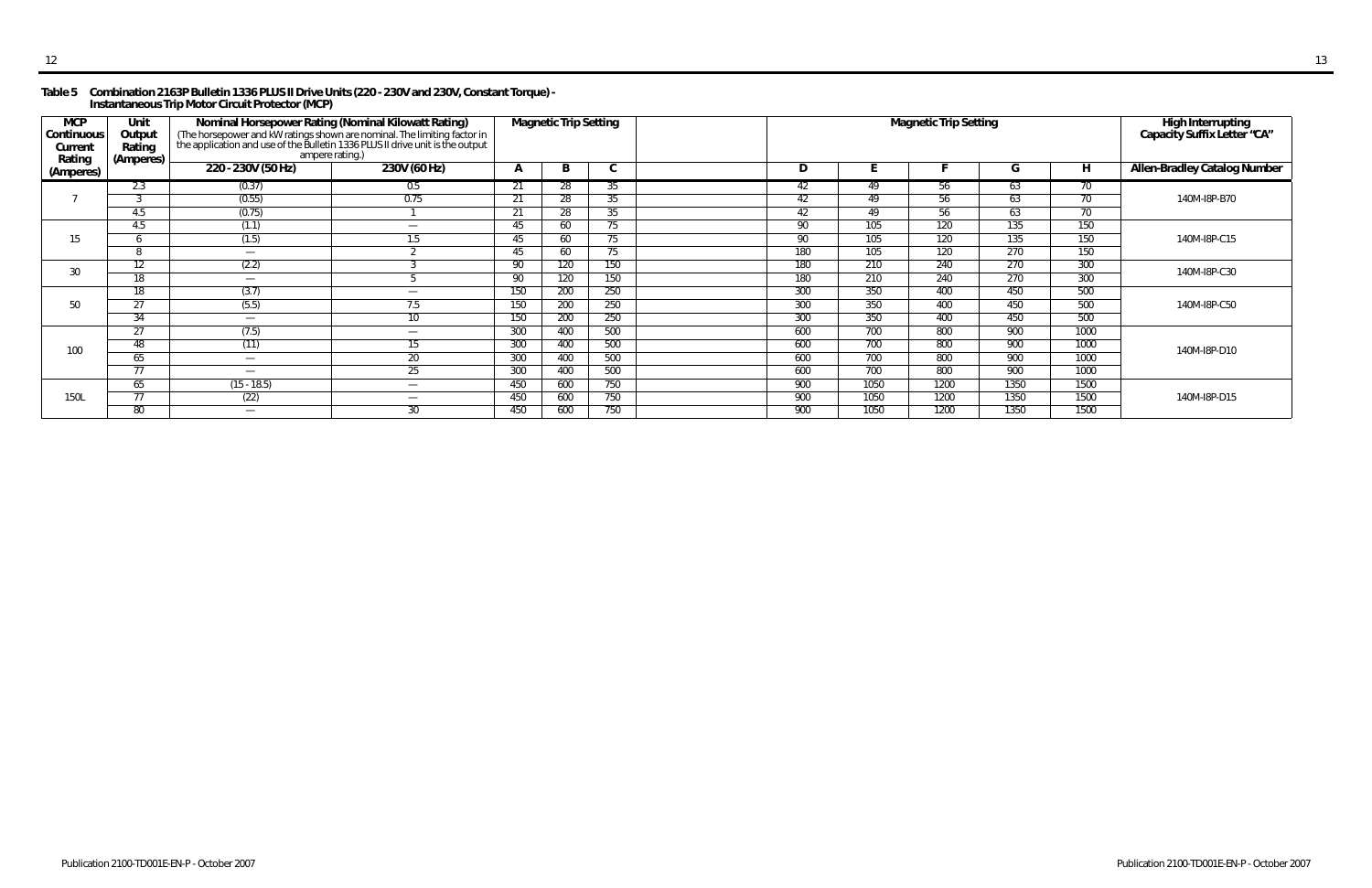#### **Table 6 Combination 2163P Bulletin 1336 PLUS II Drive Units (380 - 415V and 460V, Constant Torque) - Instantaneous Trip Motor Circuit Protector (MCP)**

| Rating<br>(Amperes)<br>$380 - 415V$<br>460V<br>$\overline{\mathsf{H}}$<br>B<br>D<br>G<br>$\mathsf{A}$<br>C<br>(Amperes)<br>(0.25)<br>0.5<br>24<br>27<br>30<br>$\overline{21}$<br>-9<br>12<br>18<br>1.1<br>15<br>$\overline{\phantom{m}}$<br>3<br>30 <sup>2</sup><br>0.75<br>27<br>$\overline{21}$<br>$\overline{1.6}$<br>(0.37)<br>$\overline{24}$<br>$12 \overline{ }$<br>-9<br>18<br>15<br>$\overline{\phantom{0}}$<br>63<br>70<br>(0.55)<br>28<br>56<br>1.6<br>21<br>35<br>42<br>49<br>$\overline{\phantom{m}}$<br>$\hspace{0.05cm}$<br>(0.75)<br>63<br>70<br>2.1<br>49<br>56<br>21<br>28<br>35<br>42<br>2.8<br>63<br>70<br>56<br>1.5<br>49<br>(1.1)<br>21<br>28<br>35<br>42<br>$\overline{\phantom{m}}$<br>$\overline{3.8}$<br>56<br>63<br>70<br>(1.5)<br>2<br>28<br>35<br>42<br>49<br>21<br>$\overline{\phantom{m}}$<br>5.3<br>(2.2)<br>135<br>150<br>105<br>120<br>45<br>60<br>90<br>75<br>$\hspace{0.05cm}$<br>15<br>120<br>135<br>150<br>8.4<br>105<br>60<br>75<br>90<br>45<br>5<br>$\overline{\phantom{m}}$<br>$\overline{\phantom{0}}$<br>300<br>150<br>240<br>270<br>8.4<br>(3.7)<br>120<br>180<br>210<br>90<br>$\overline{\phantom{m}}$<br>$\hspace{0.1mm}-\hspace{0.1mm}$<br>300<br>(5.5)<br>270<br>30<br>13.3<br>210<br>240<br>7.5<br>150<br>180<br>90<br>120<br>—<br>300<br>16.1<br>240<br>270<br>10 <sup>°</sup><br>150<br>180<br>210<br>90<br>120<br>$\overline{\phantom{0}}$<br>$\equiv$ | High Interrupting<br>Capacity Suffix Letter "CA" |
|------------------------------------------------------------------------------------------------------------------------------------------------------------------------------------------------------------------------------------------------------------------------------------------------------------------------------------------------------------------------------------------------------------------------------------------------------------------------------------------------------------------------------------------------------------------------------------------------------------------------------------------------------------------------------------------------------------------------------------------------------------------------------------------------------------------------------------------------------------------------------------------------------------------------------------------------------------------------------------------------------------------------------------------------------------------------------------------------------------------------------------------------------------------------------------------------------------------------------------------------------------------------------------------------------------------------------------------------------------------------------------------------------------|--------------------------------------------------|
|                                                                                                                                                                                                                                                                                                                                                                                                                                                                                                                                                                                                                                                                                                                                                                                                                                                                                                                                                                                                                                                                                                                                                                                                                                                                                                                                                                                                            | <b>Allen-Bradley Catalog Number</b>              |
|                                                                                                                                                                                                                                                                                                                                                                                                                                                                                                                                                                                                                                                                                                                                                                                                                                                                                                                                                                                                                                                                                                                                                                                                                                                                                                                                                                                                            | 140M-I8P-B30                                     |
|                                                                                                                                                                                                                                                                                                                                                                                                                                                                                                                                                                                                                                                                                                                                                                                                                                                                                                                                                                                                                                                                                                                                                                                                                                                                                                                                                                                                            |                                                  |
|                                                                                                                                                                                                                                                                                                                                                                                                                                                                                                                                                                                                                                                                                                                                                                                                                                                                                                                                                                                                                                                                                                                                                                                                                                                                                                                                                                                                            |                                                  |
|                                                                                                                                                                                                                                                                                                                                                                                                                                                                                                                                                                                                                                                                                                                                                                                                                                                                                                                                                                                                                                                                                                                                                                                                                                                                                                                                                                                                            | 140M-I8P-B70                                     |
|                                                                                                                                                                                                                                                                                                                                                                                                                                                                                                                                                                                                                                                                                                                                                                                                                                                                                                                                                                                                                                                                                                                                                                                                                                                                                                                                                                                                            |                                                  |
|                                                                                                                                                                                                                                                                                                                                                                                                                                                                                                                                                                                                                                                                                                                                                                                                                                                                                                                                                                                                                                                                                                                                                                                                                                                                                                                                                                                                            |                                                  |
|                                                                                                                                                                                                                                                                                                                                                                                                                                                                                                                                                                                                                                                                                                                                                                                                                                                                                                                                                                                                                                                                                                                                                                                                                                                                                                                                                                                                            | 140M-I8P-C15                                     |
|                                                                                                                                                                                                                                                                                                                                                                                                                                                                                                                                                                                                                                                                                                                                                                                                                                                                                                                                                                                                                                                                                                                                                                                                                                                                                                                                                                                                            |                                                  |
|                                                                                                                                                                                                                                                                                                                                                                                                                                                                                                                                                                                                                                                                                                                                                                                                                                                                                                                                                                                                                                                                                                                                                                                                                                                                                                                                                                                                            |                                                  |
|                                                                                                                                                                                                                                                                                                                                                                                                                                                                                                                                                                                                                                                                                                                                                                                                                                                                                                                                                                                                                                                                                                                                                                                                                                                                                                                                                                                                            | 140M-I8P-C30                                     |
|                                                                                                                                                                                                                                                                                                                                                                                                                                                                                                                                                                                                                                                                                                                                                                                                                                                                                                                                                                                                                                                                                                                                                                                                                                                                                                                                                                                                            |                                                  |
| 450<br>500<br>16.1<br>(7.5)<br>200<br>250<br>300<br>350<br>400<br>150<br>$\overbrace{\phantom{13333}}$<br>$\hspace{0.1mm}-\hspace{0.1mm}$                                                                                                                                                                                                                                                                                                                                                                                                                                                                                                                                                                                                                                                                                                                                                                                                                                                                                                                                                                                                                                                                                                                                                                                                                                                                  |                                                  |
| 500<br>350<br>24.0<br>(11)<br>200<br>250<br>300<br>400<br>450<br>15<br>150<br>$\hspace{0.05cm}$<br>50                                                                                                                                                                                                                                                                                                                                                                                                                                                                                                                                                                                                                                                                                                                                                                                                                                                                                                                                                                                                                                                                                                                                                                                                                                                                                                      | 140M-I8P-C50                                     |
| 500<br>350<br>27<br>20 <sup>2</sup><br>250<br>400<br>450<br>300<br>200<br>150<br>$\overline{\phantom{m}}$<br>—                                                                                                                                                                                                                                                                                                                                                                                                                                                                                                                                                                                                                                                                                                                                                                                                                                                                                                                                                                                                                                                                                                                                                                                                                                                                                             |                                                  |
| 500<br>25<br>350<br>450<br>39<br>250<br>300<br>400<br>200<br>150<br>$\overline{\phantom{m}}$<br>$\hspace{0.05cm}$                                                                                                                                                                                                                                                                                                                                                                                                                                                                                                                                                                                                                                                                                                                                                                                                                                                                                                                                                                                                                                                                                                                                                                                                                                                                                          |                                                  |
| 900<br>$\overline{27}$<br>(15)<br>500<br>600<br>700<br>800<br>1000<br>300<br>400<br>$\overline{\phantom{m}}$<br>$\hspace{0.05cm}$                                                                                                                                                                                                                                                                                                                                                                                                                                                                                                                                                                                                                                                                                                                                                                                                                                                                                                                                                                                                                                                                                                                                                                                                                                                                          |                                                  |
| 39<br>800<br>900<br>700<br>1000<br>(18.5)<br>400<br>500<br>600<br>300<br>$\overbrace{\phantom{123331}}$<br>$\hspace{0.05cm}$                                                                                                                                                                                                                                                                                                                                                                                                                                                                                                                                                                                                                                                                                                                                                                                                                                                                                                                                                                                                                                                                                                                                                                                                                                                                               |                                                  |
| 800<br>900<br>45<br>(22)<br>30 <sup>2</sup><br>400<br>500<br>600<br>700<br>1000<br>100<br>300<br>$\hspace{0.05cm}$                                                                                                                                                                                                                                                                                                                                                                                                                                                                                                                                                                                                                                                                                                                                                                                                                                                                                                                                                                                                                                                                                                                                                                                                                                                                                         | 140M-I8P-D10                                     |
| 900<br>500<br>700<br>800<br>1000<br>60<br>300<br>400<br>600<br>40<br>$\overline{\phantom{m}}$<br>$\hspace{0.05cm}$                                                                                                                                                                                                                                                                                                                                                                                                                                                                                                                                                                                                                                                                                                                                                                                                                                                                                                                                                                                                                                                                                                                                                                                                                                                                                         |                                                  |
| 900<br>700<br>800<br>50<br>500<br>1000<br>75<br>600<br>300<br>400<br>$\overline{\phantom{m}}$<br>$\hspace{0.05cm}$                                                                                                                                                                                                                                                                                                                                                                                                                                                                                                                                                                                                                                                                                                                                                                                                                                                                                                                                                                                                                                                                                                                                                                                                                                                                                         |                                                  |
| 60<br>(30)<br>750<br>900<br>1200<br>1350<br>1500<br>600<br>1050<br>450<br>$\hspace{0.05cm}$                                                                                                                                                                                                                                                                                                                                                                                                                                                                                                                                                                                                                                                                                                                                                                                                                                                                                                                                                                                                                                                                                                                                                                                                                                                                                                                |                                                  |
| 1350<br>(37)<br>1200<br>1500<br>900<br>1050<br><b>150L</b><br>750<br>75<br>450<br>600<br>$\overline{\phantom{0}}$<br>$\overline{\phantom{0}}$                                                                                                                                                                                                                                                                                                                                                                                                                                                                                                                                                                                                                                                                                                                                                                                                                                                                                                                                                                                                                                                                                                                                                                                                                                                              | 140M-I8P-D15                                     |
| 1200<br>1350<br>77<br>1050<br>1500<br>750<br>900<br>60<br>450<br>600<br>$\overline{\phantom{m}}$<br>—                                                                                                                                                                                                                                                                                                                                                                                                                                                                                                                                                                                                                                                                                                                                                                                                                                                                                                                                                                                                                                                                                                                                                                                                                                                                                                      |                                                  |
| 85<br>1090<br>1530<br>1750<br>(45)<br>980<br>1200<br>1310<br>1430<br>1640<br>875<br>$\overline{\phantom{m}}$                                                                                                                                                                                                                                                                                                                                                                                                                                                                                                                                                                                                                                                                                                                                                                                                                                                                                                                                                                                                                                                                                                                                                                                                                                                                                               |                                                  |
| 1090<br>1530<br>1750<br>1200<br>1310<br>106<br>980<br>1430<br>1640<br>75<br>875<br>$\overline{\phantom{m}}$                                                                                                                                                                                                                                                                                                                                                                                                                                                                                                                                                                                                                                                                                                                                                                                                                                                                                                                                                                                                                                                                                                                                                                                                                                                                                                | 140M-JD8P-D14-W                                  |
| 250<br>2030<br>2185<br>2500<br>(55)<br>1090<br>1200<br>1875<br>2340<br>106<br>980<br>875<br>$\overline{\phantom{0}}$                                                                                                                                                                                                                                                                                                                                                                                                                                                                                                                                                                                                                                                                                                                                                                                                                                                                                                                                                                                                                                                                                                                                                                                                                                                                                       |                                                  |
| 138<br>100<br>1090<br>1200<br>1875<br>2030<br>2185<br>2340<br>2500<br>(75)<br>980<br>875                                                                                                                                                                                                                                                                                                                                                                                                                                                                                                                                                                                                                                                                                                                                                                                                                                                                                                                                                                                                                                                                                                                                                                                                                                                                                                                   | 140M-JD8P-D20-W                                  |
| 2500<br>1875<br>2030<br>2185<br>2340<br>173<br>125<br>980<br>1090<br>1200<br>875<br>$\hspace{0.05cm}$                                                                                                                                                                                                                                                                                                                                                                                                                                                                                                                                                                                                                                                                                                                                                                                                                                                                                                                                                                                                                                                                                                                                                                                                                                                                                                      |                                                  |
| 3250<br>3750<br>3000<br>3500<br>4000<br>173<br>2750<br>(90)<br>2250<br>2500<br>400<br>2000<br>$\overbrace{\phantom{123331}}$                                                                                                                                                                                                                                                                                                                                                                                                                                                                                                                                                                                                                                                                                                                                                                                                                                                                                                                                                                                                                                                                                                                                                                                                                                                                               | 140M-K8P-D40                                     |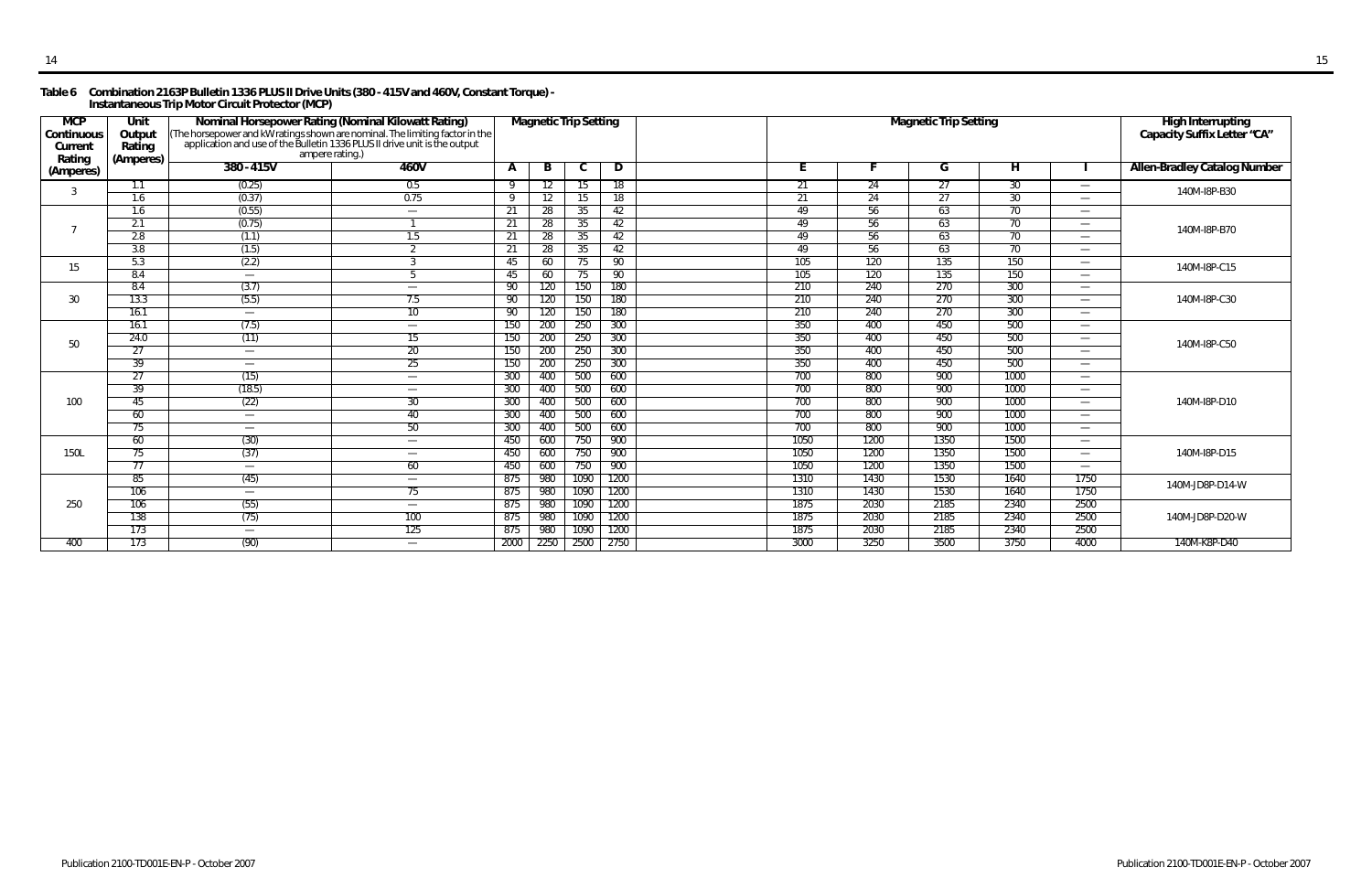#### **Table 7 Combination 2163P Bulletin 1336 PLUS II Drive Units (460V Variable Torque) - Instantaneous Trip Motor Circuit Protector (MCP)**

#### **Table 8 Combination 2163P Bulletin 1336 PLUS II Drive Units (575V Constant Torque) - Instantaneous Trip Motor Circuit Protector (MCP)**

| <b>MCP</b><br>Continuous<br><b>Current Rating</b><br>(Amperes) | Unit<br>Output<br>Rating<br>(Amperes) | Nominal Horsepower Rating<br>The horsepower ratings shown are nominal. The limiting factor in the<br>  application and use of the Bulletin 1336 PLUS II drive unit is the<br>output ampere rating.) |              | <b>Magnetic Trip Setting</b> |      |      |      |      | <b>High Interrupting</b><br>Capacity Suffix Letter "CA" |      |                          |                                     |
|----------------------------------------------------------------|---------------------------------------|-----------------------------------------------------------------------------------------------------------------------------------------------------------------------------------------------------|--------------|------------------------------|------|------|------|------|---------------------------------------------------------|------|--------------------------|-------------------------------------|
|                                                                |                                       | 460V                                                                                                                                                                                                | $\mathbf{A}$ | B                            | C    | D    |      |      | G                                                       | н    |                          | <b>Allen-Bradley Catalog Number</b> |
|                                                                | 1.2                                   | 0.5                                                                                                                                                                                                 |              |                              | 15   | 18   | 21   | 24   | 27                                                      | 30   | $\overline{\phantom{m}}$ | 140M-I8P-B30                        |
|                                                                | 1.7                                   | 0.75                                                                                                                                                                                                | Q            | $12 \overline{ }$            | 15   | 18   | 21   | 24   | 27                                                      | 30   |                          |                                     |
|                                                                | 2.3                                   |                                                                                                                                                                                                     | -21          | 28                           | 35   | 42   | 49   | 56   | 63                                                      | 70   |                          |                                     |
|                                                                |                                       | 1.5                                                                                                                                                                                                 | 21           | 28                           | 35   | 42   | 49   | 56   | 63                                                      | 70   | $\overline{\phantom{m}}$ | 140M-I8P-B70                        |
|                                                                |                                       |                                                                                                                                                                                                     | 21           | 28                           | 35   | 42   | 49   | 56   | 63                                                      | 70   |                          |                                     |
| 15                                                             |                                       |                                                                                                                                                                                                     | 45           | 60                           | 75   | 90   | 105  | 120  | 135                                                     | 150  |                          | 140M-I8P-C15                        |
|                                                                | $\sqrt{ }$                            |                                                                                                                                                                                                     | 45           | 60                           | 75   | 90   | 105  | 120  | 135                                                     | 150  |                          |                                     |
| 30                                                             | 15.4                                  | $7.5 - 10$                                                                                                                                                                                          | 90           | 120                          | 150  | 180  | 210  | 240  | 270                                                     | 300  | $\overline{\phantom{m}}$ | 140M-I8P-C30                        |
|                                                                | $\overline{22}$                       | 15                                                                                                                                                                                                  | 150          | 200                          | 250  | 300  | 350  | 400  | 450                                                     | 500  | $\overline{\phantom{m}}$ |                                     |
| 50                                                             | 27                                    | 20                                                                                                                                                                                                  | 150          | 200                          | 250  | 300  | 350  | 400  | 450                                                     | 500  | $\overline{\phantom{m}}$ | 140M-I8P-C50                        |
|                                                                | 34                                    | 25                                                                                                                                                                                                  | 150          | 200                          | 250  | 300  | 350  | 400  | 450                                                     | 500  |                          |                                     |
| 100                                                            | 42                                    | 30                                                                                                                                                                                                  | 300          | 400                          | 500  | 600  | 700  | 800  | 900                                                     | 1000 | $\overline{\phantom{m}}$ | 140M-I8P-D10                        |
|                                                                | 65                                    | 40 - 50                                                                                                                                                                                             | 300          | 400                          | 500  | 600  | 700  | 800  | 900                                                     | 1000 |                          |                                     |
| <b>150L</b>                                                    | $7\overline{5}$                       | 60                                                                                                                                                                                                  | 450          | 600                          | 750  | 900  | 1050 | 1200 | 1350                                                    | 1500 | $\overline{\phantom{m}}$ | 140M-I8P-D15                        |
|                                                                | 96                                    | 75                                                                                                                                                                                                  | 875          | 980                          | 1090 | 1200 | 1310 | 1430 | 1530                                                    | 1640 | 1750                     | 140M-JD8P-D14-W                     |
| 250                                                            | 120                                   | 100                                                                                                                                                                                                 | 1250         | 1405                         | 1560 | 1720 | 1875 | 2030 | 2185                                                    | 2340 | 2500                     |                                     |
|                                                                | 150                                   | 125                                                                                                                                                                                                 | 1250         | 1405                         | 1560 | 1720 | 1875 | 2030 | 2185                                                    | 2340 | 2500                     | 140M-JD8P-D20-W                     |
|                                                                | 180                                   | 150                                                                                                                                                                                                 | 1250         | 1405                         | 1560 | 1720 | 1875 | 2030 | 2185                                                    | 2340 | 2500                     |                                     |

| <b>MCP</b><br>Continuous<br><b>Current Rating</b><br>(Amperes) | Unit<br>Output<br>Rating<br>(Amperes) | <b>Nominal Horsepower Rating</b><br>The horsepower ratings shown are nominal. The limiting factor in the application and use of the Bulletin 1336 PLUS II drive unit is the output<br>ampere rating.) |              | <b>Magnetic Trip Setting</b> |      |      |      |      | High Interrupting<br>Capacity Suffix Letter "CA" |      |                          |                                     |
|----------------------------------------------------------------|---------------------------------------|-------------------------------------------------------------------------------------------------------------------------------------------------------------------------------------------------------|--------------|------------------------------|------|------|------|------|--------------------------------------------------|------|--------------------------|-------------------------------------|
|                                                                |                                       | 575V                                                                                                                                                                                                  | $\mathbf{r}$ | B                            |      | D    |      |      | u                                                | H.   |                          | <b>Allen-Bradley Catalog Number</b> |
|                                                                |                                       |                                                                                                                                                                                                       |              |                              |      |      |      | 24   | ZΙ                                               | 30   | $\overline{\phantom{m}}$ | 140M-I8P-B30                        |
|                                                                |                                       |                                                                                                                                                                                                       | 21           | 28                           | 35   | 42   | 49   | 56   | 63                                               | 70   | $\overline{\phantom{m}}$ | 140M-I8P-B70                        |
|                                                                |                                       |                                                                                                                                                                                                       | 21           | 28                           | 35   | 42   | 49   | 56   | 63                                               | 70   | $\overline{\phantom{m}}$ |                                     |
| 15                                                             |                                       |                                                                                                                                                                                                       | 45           | 60                           | 75   | -90  | 105  | 120  | 135                                              | 150  | $\overline{\phantom{0}}$ | 140M-I8P-C15                        |
| 30                                                             | 10 <sup>°</sup>                       | 7.5                                                                                                                                                                                                   | 90           | 120                          | 150  | 180  | 210  | 240  | 270                                              | 300  | $\overline{\phantom{0}}$ | 140M-I8P-C30                        |
|                                                                | $12 \overline{ }$                     | 10                                                                                                                                                                                                    | 90           | 120                          | 150  | 180  | 210  | 240  | 270                                              | 300  | $\overline{\phantom{m}}$ |                                     |
|                                                                | 19                                    |                                                                                                                                                                                                       | 150          | 200                          | 250  | 300  | 350  | 400  | 450                                              | 500  | $\overline{\phantom{m}}$ |                                     |
| 50                                                             | 24                                    | 20                                                                                                                                                                                                    | 150          | 200                          | 250  | 300  | 350  | 400  | 450                                              | 500  | $\overline{\phantom{m}}$ | 140M-I8P-C50                        |
|                                                                | 30                                    | 25                                                                                                                                                                                                    | 150          | 200                          | 250  | 300  | 350  | 400  | 450                                              | 500  | $\overline{\phantom{m}}$ |                                     |
|                                                                | 35                                    | 30                                                                                                                                                                                                    | 150          | 200                          | 250  | 300  | 350  | 400  | 450                                              | 500  | $\hspace{0.05cm}$        |                                     |
|                                                                | 45                                    | 40                                                                                                                                                                                                    | 300          | 400                          | 500  | 600  | 700  | 800  | 900                                              | 1000 | $\overline{\phantom{0}}$ |                                     |
| 100                                                            | 57                                    | 50                                                                                                                                                                                                    | 300          | 400                          | 500  | 600  | 700  | 800  | 900                                              | 1000 |                          | 140M-I8P-D10                        |
|                                                                | 62                                    | 60                                                                                                                                                                                                    | 300          | 400                          | 500  | 600  | 700  | 800  | 900                                              | 1000 | $\overline{\phantom{m}}$ |                                     |
|                                                                | 85                                    |                                                                                                                                                                                                       | 750          | 840                          | 935  | 1030 | 1125 | 1220 | 1315                                             | 1410 | 1500                     | 140M-JD8P-D12-W                     |
| 250                                                            | 109                                   | 100                                                                                                                                                                                                   | 875          | 980                          | 1090 | 1720 | 1310 | 1430 | 1530                                             | 1640 | 1750                     | 140M-JD8P-D14-W                     |
|                                                                | 138                                   | 125                                                                                                                                                                                                   | 1250         | 1405                         | 1560 | 1720 | 1875 | 2030 | 2185                                             | 2340 | 3500                     | 140M-JD8P-D20-W                     |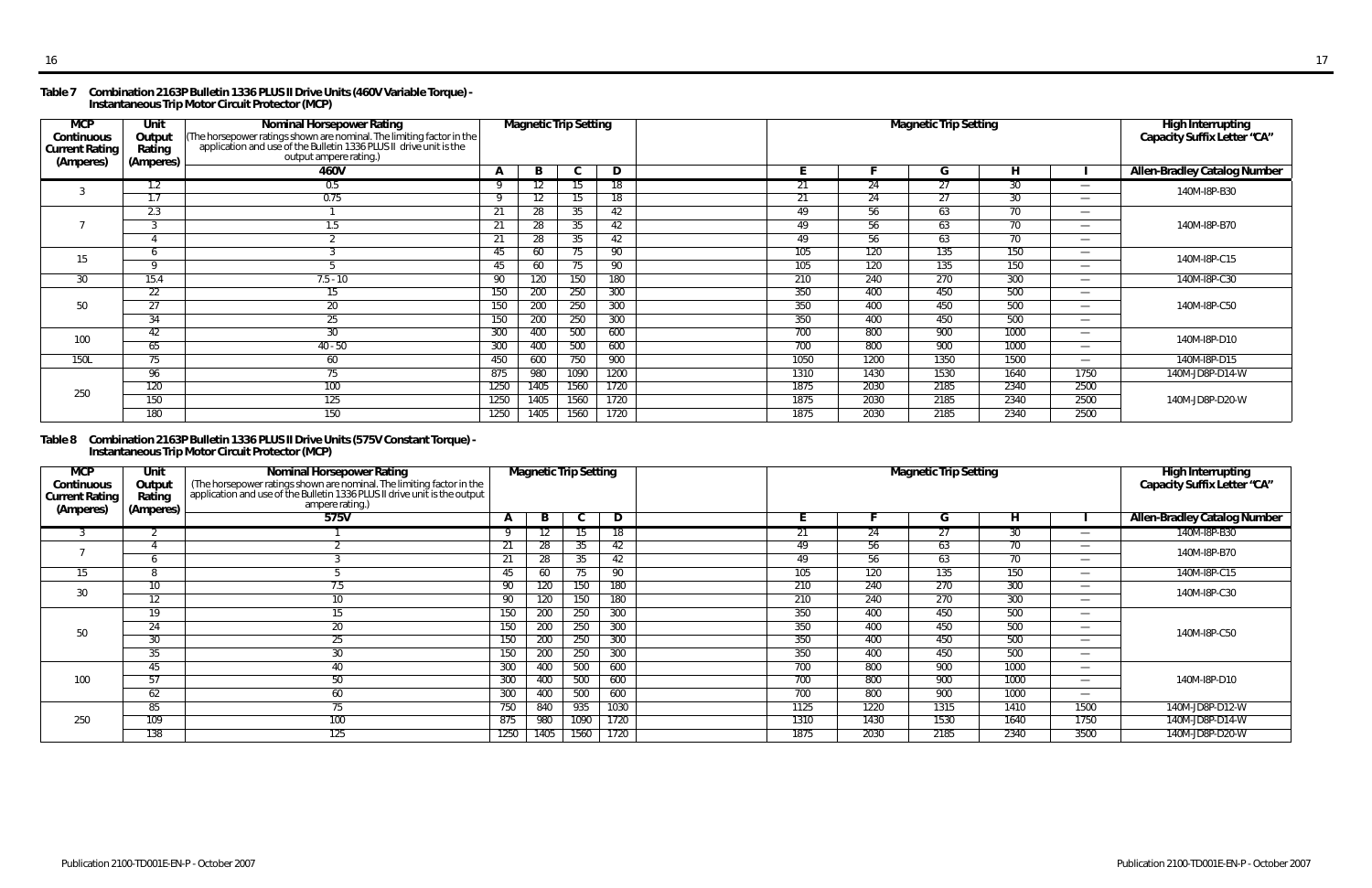#### **Table 9 Combination 2163Q PowerFlex 70 Drive Units (380 - 415, 460, and 575V) and 2165Q PowerFlex 70 Drive Units with Manual Isolated Drive Bypass (460 and 575V) - Instantaneous Trip Motor Circuit Protector (MCPS)**

| <b>MCP</b><br>Continuous<br><b>Current Rating</b><br>(Amperes) | Unit<br>Output<br>Rating<br>(Amperes) |                                        | the output ampere rating.)              | Nominal Horsepower Rating (Nominal Kilowatt Rating)<br>(The horsepower and kW ratings shown are nominal. The limiting factor in the application and use of the PowerFlex 70 drive unit is |            | <b>Magnetic Trip Setting</b> |            |            |                 | <b>Magnetic Trip Setting</b> |            | High Interrupting<br>Capacity Suffix Letter "CA" |                                     |
|----------------------------------------------------------------|---------------------------------------|----------------------------------------|-----------------------------------------|-------------------------------------------------------------------------------------------------------------------------------------------------------------------------------------------|------------|------------------------------|------------|------------|-----------------|------------------------------|------------|--------------------------------------------------|-------------------------------------|
|                                                                |                                       | $380 - 415V$                           | 460V                                    | 575V                                                                                                                                                                                      | A          | B                            | C.         | D          | н.              |                              | G          | H                                                | <b>Allen-Bradley Catalog Number</b> |
|                                                                | 0.9                                   |                                        | $\overline{\phantom{m}}$                | 0.5                                                                                                                                                                                       |            | 12                           | 15         | 18         | 21              | -24                          | 27         | 30                                               |                                     |
|                                                                | 1.1                                   |                                        | 0.5                                     |                                                                                                                                                                                           | Q          | 12                           | 15         | 18         | $\overline{21}$ | 24                           | 27         | 30                                               |                                     |
| 3                                                              | 1.3                                   | (0.37)                                 | $\overline{\phantom{m}}$                | $\overline{\phantom{a}}$                                                                                                                                                                  | <b>Q</b>   | 12                           | 15         | 18         | 21              | 24                           | 27         | 30                                               | 140M-I8P-B30S                       |
|                                                                | 1.7                                   | $\overline{\phantom{m}}$               | $\qquad \qquad \longleftarrow$          | $0.75 - 1$                                                                                                                                                                                | -9         | 12                           | 15         | 18         | 21              | 24                           | 27         | 30                                               |                                     |
|                                                                | 2.1                                   | $\overline{\phantom{m}}$               | 0.75                                    | $\overline{\phantom{m}}$                                                                                                                                                                  | 9          | 12                           | 15         | 18         | 21              | 24                           | 27         | 30 <sup>°</sup>                                  |                                     |
|                                                                | 2.1                                   | $(0.55 - 0.75)$                        | -1                                      | $\overline{\phantom{m}}$                                                                                                                                                                  | 21         | 28                           | 35         | 42         | 49              | 56                           | 63         | 70                                               |                                     |
|                                                                | 2.2                                   | $\overline{\phantom{m}}$               | $\overline{\phantom{m}}$                | $\overline{\phantom{0}}$                                                                                                                                                                  | 21         | 28                           | 35         | 42         | 49<br>49        | 56                           | 63         | 70                                               |                                     |
| 7                                                              | 2.7                                   | $\overline{\phantom{m}}$               | $\overline{\phantom{0}}$<br>$1.5 - 2.0$ | $1.5 - 2$                                                                                                                                                                                 | 21         | 28                           | 35         | 42         | 49              | 56                           | 63         | 70                                               | 140M-I8P-B70S                       |
|                                                                | 3.4<br>3.5                            | $(1.1 - 1.5)$                          |                                         | $\overline{\phantom{m}}$                                                                                                                                                                  | 21<br>-21  | 28                           | 35         | 42<br>42   | 49              | 56<br>56                     | 63<br>63   | 70<br>70                                         |                                     |
|                                                                | 3.9                                   | $\overline{\phantom{m}}$               | $\overline{\phantom{m}}$                | $\overline{\phantom{m}}$<br>$\overline{3}$                                                                                                                                                | 21         | 28<br>28                     | 35<br>35   | 42         | 49              | 56                           | 63         | 70                                               |                                     |
|                                                                | 4.2                                   | $\overline{\phantom{m}}$               | $\hspace{0.1mm}-\hspace{0.1mm}$         | $\overline{\phantom{0}}$                                                                                                                                                                  | 21         | 28                           | 35         | 42         | 49              | 56                           | 63         | 70                                               |                                     |
|                                                                | 5                                     | (2.2)                                  | 3                                       | $\overline{\phantom{0}}$                                                                                                                                                                  | 45         | 60                           | 75         | 90         | 105             | 120                          | 135        | 150                                              |                                     |
|                                                                | 6.1                                   | $\hspace{0.05cm}$                      | $\qquad \qquad \longleftarrow$          | b.                                                                                                                                                                                        | 45         | 60                           | 75         | 90         | 105             | 120                          | 135        | 150                                              |                                     |
| 15                                                             | 6.8                                   | $\overline{\phantom{m}}$               | —                                       | $\overline{\phantom{m}}$                                                                                                                                                                  | 45         | 60                           | 75         | 90         | 105             | 120                          | 135        | 150                                              | 140M-I8P-C15S                       |
|                                                                | 8                                     | $\overline{\phantom{m}}$               | -5                                      | $\overline{\phantom{m}}$                                                                                                                                                                  | 45         | 60                           | 75         | 90         | 105             | 120                          | 135        | 150                                              |                                     |
|                                                                | 8.7                                   | (3.7)                                  | $\hspace{0.05cm}$                       | $\overline{\phantom{m}}$                                                                                                                                                                  | 90         | 120                          | 150        | 180        | 210             | 240                          | 270        | 300                                              |                                     |
|                                                                | 9                                     | $\overline{\phantom{m}}$               | $\overline{\phantom{m}}$                | 7.5                                                                                                                                                                                       | 90         | 120                          | 150        | 180        | 210             | 240                          | 270        | 300                                              |                                     |
|                                                                | 9.6                                   | $\overline{\phantom{m}}$               | $\overline{\phantom{0}}$                | $\overline{\phantom{a}}$                                                                                                                                                                  | 90         | 120                          | 150        | 180        | 210             | 240                          | 270        | 300                                              |                                     |
| 30                                                             | 11                                    |                                        | 7.5                                     | 10 <sup>°</sup>                                                                                                                                                                           | 90         | 120                          | 150        | 180        | 210             | 240                          | 270        | 300                                              | 140M-I8P-C30S                       |
|                                                                | 11.5                                  | (5.5)                                  | $\overline{\phantom{m}}$                | $\overline{\phantom{m}}$                                                                                                                                                                  | 90         | 120                          | 150        | <b>180</b> | 210             | 240                          | 270        | 300                                              |                                     |
|                                                                | 14                                    | $\hspace{0.05cm}$                      | 10                                      | $\overline{\phantom{a}}$                                                                                                                                                                  | 90         | 120                          | 150        | 180        | 210             | 240                          | 270        | 300                                              |                                     |
|                                                                | $\overline{15}$                       | $\overline{\phantom{m}}$               | $\overline{\phantom{m}}$                |                                                                                                                                                                                           | 90         | 120                          | 150        | 180        | 210             | 240                          | 270        | 300                                              |                                     |
|                                                                | 27                                    | $\overline{\phantom{m}}$               |                                         | 25                                                                                                                                                                                        | 90         | 120                          | 150        | 180        | 210             | 240                          | 270        | 300                                              |                                     |
|                                                                | 15.3                                  | $\hspace{0.05cm}$                      | $\overline{\phantom{m}}$                | $\overline{\phantom{m}}$                                                                                                                                                                  | 150        | 200                          | 250        | 300        | 350             | 400                          | 450        | 500                                              |                                     |
|                                                                | 15.4                                  | (7.5)                                  | $\qquad \qquad \longleftarrow$          |                                                                                                                                                                                           | 150        | 200                          | 250        | 300        | 350             | 400                          | 450        | 500                                              |                                     |
|                                                                | 17                                    | $\overline{\phantom{m}}$               | $\qquad \qquad \longleftarrow$          | 15                                                                                                                                                                                        | 150        | 200                          | 250        | 300        | 350             | 400                          | 450        | 500                                              |                                     |
| 50                                                             | 22<br>27                              | (11)                                   | 15                                      | 20                                                                                                                                                                                        | 150        | 200                          | 250        | 300        | 350<br>350      | 400<br>400                   | 450<br>450 | 500<br>500                                       | 140M-I8P-C50S                       |
|                                                                | 28                                    | $\hspace{0.05cm}$<br>$\hspace{0.05cm}$ | 20                                      | $\overline{\phantom{m}}$<br>$\hspace{0.05cm}$                                                                                                                                             | 150<br>150 | 200<br>200                   | 250<br>250 | 300<br>300 | 350             | 400                          | 450        | 500                                              |                                     |
|                                                                | 32                                    | $\overline{\phantom{m}}$               | $\overline{\phantom{m}}$                | 30                                                                                                                                                                                        | 150        | 200                          | 250        | 300        | 350             | 400                          | 450        | 500                                              |                                     |
|                                                                | $\overline{34}$                       |                                        | 25                                      | $\overline{\phantom{m}}$                                                                                                                                                                  | 150        | 200                          | 250        | 300        | 350             | 400                          | 450        | 500                                              |                                     |
|                                                                | 28                                    |                                        | $\hspace{0.1mm}-\hspace{0.1mm}$         | $\hspace{0.05cm}$                                                                                                                                                                         | 300        | 400                          | 500        | 600        | 700             | 800                          | 900        | 1000                                             |                                     |
|                                                                | 30                                    | (15)                                   | —                                       | $\overline{\phantom{m}}$                                                                                                                                                                  | 300        | 400                          | 500        | 600        | 700             | 800                          | 900        | 1000                                             |                                     |
|                                                                | 37                                    | (18.5)                                 | $\overline{\phantom{m}}$                | $\hspace{0.05cm}$                                                                                                                                                                         | 300        | 400                          | 500        | 600        | 700             | 800                          | 900        | 1000                                             |                                     |
|                                                                | 40                                    | $\overline{\phantom{0}}$               | 30 <sup>2</sup>                         | $\overline{\phantom{m}}$                                                                                                                                                                  | 300        | 400                          | 500        | 600        | 700             | 800                          | 900        | 1000                                             |                                     |
| 100                                                            | 41                                    | $\overline{\phantom{0}}$               | $\overline{\phantom{m}}$                | 40                                                                                                                                                                                        | 300        | 400                          | 500        | 600        | 700             | 800                          | 900        | 1000                                             | 140M-I8P-D10S                       |
|                                                                | 43                                    | (22)                                   | $\hspace{0.1mm}-\hspace{0.1mm}$         | $\overline{\phantom{m}}$                                                                                                                                                                  | 300        | 400                          | 500        | 600        | 700             | 800                          | 900        | 1000                                             |                                     |
|                                                                | 52                                    | $\hspace{0.1mm}-\hspace{0.1mm}$        | $\hspace{0.05cm}$                       | 50                                                                                                                                                                                        | 300        | 400                          | 500        | 600        | 700             | 800                          | 900        | 1000                                             |                                     |
|                                                                | 52                                    | $\overline{\phantom{m}}$               | 40                                      | $\overline{\phantom{m}}$                                                                                                                                                                  | 300        | 400                          | 500        | 600        | 700             | 800                          | 900        | 1000                                             |                                     |
|                                                                | 65                                    | $\overline{\phantom{m}}$               | $50\,$                                  | $\overline{\phantom{m}}$                                                                                                                                                                  | 300        | 400                          | 500        | 600        | 700             | 800                          | 900        | 1000                                             |                                     |
| 150L                                                           | 60                                    | (30)                                   | $\overline{\phantom{a}}$                | $\overline{\phantom{m}}$                                                                                                                                                                  | 450        | 600                          | 750        | 900        | 1050            | 1200                         | 1350       | 1500                                             | 140M-I8P-D15S                       |
|                                                                | 72                                    | (37)                                   | $\overline{\phantom{m}}$                | $\overline{\phantom{m}}$                                                                                                                                                                  | 450        | 600                          | 750        | 900        | 1050            | 1200                         | 1350       | 1500                                             |                                     |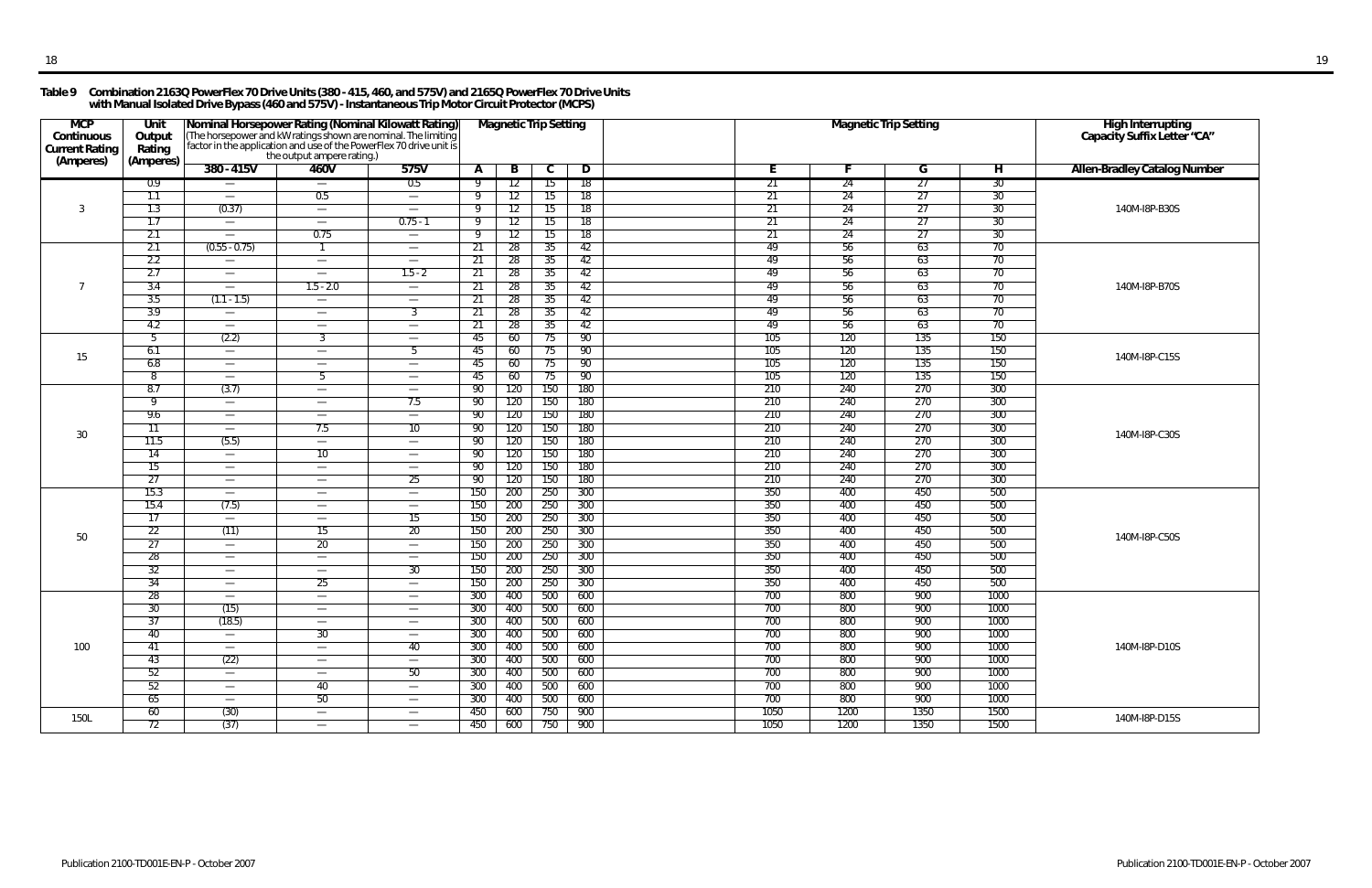#### **Table 10 Combination 2163R PowerFlex 700 Drive Units (380 - 415V, 460V) and 2165R PowerFlex 700 Drive Units with Manual Isolated Drive Bypass (460V, 575V) - Instantaneous Trip Motor Circuit Protector (MCP)**

| <b>MCP</b><br>Continuous<br>Current<br>Rating | <b>UnitOutput</b><br>Rating<br>(Amperes) | <b>Nominal Horsepower Rating (Nominal Kilowatt Rating)</b><br>(The horsepower and kW ratings shown are nominal. The limiting factor in<br>the application and use of the PowerFlex 700 drive unit is the output | ampere rating.)                 |                                                      |              |            | <b>Magnetic Trip Setting</b> |            |            |            | <b>Magnetic Trip Setting</b> |                 |                                                      | High Interrupting<br>Capacity Suffix Letter "CA" |
|-----------------------------------------------|------------------------------------------|-----------------------------------------------------------------------------------------------------------------------------------------------------------------------------------------------------------------|---------------------------------|------------------------------------------------------|--------------|------------|------------------------------|------------|------------|------------|------------------------------|-----------------|------------------------------------------------------|--------------------------------------------------|
| (Amperes)                                     |                                          | $380 - 415V$                                                                                                                                                                                                    | 460V                            | 575V                                                 | $\mathbf{A}$ | B          | C                            | D          | Е          |            | G                            | н               |                                                      | <b>Allen-Bradley Catalog Number</b>              |
|                                               | 1.1                                      | $\overline{\phantom{m}}$                                                                                                                                                                                        | 0.5                             | $\overline{\phantom{m}}$                             |              | 12         | 15                           | 18         | 21         | 24         | 27                           | 30 <sup>2</sup> | $\overbrace{\phantom{13333}}$                        |                                                  |
| $\mathbf{3}$                                  | 1.3                                      | (0.37)                                                                                                                                                                                                          | $\overline{\phantom{m}}$        | $\overline{\phantom{m}}$                             | - Q          | 12         | 15                           | 18         | 21         | 24         | 27                           | 30              | $\overbrace{\phantom{13333}}$                        | 140M-I8P-B30                                     |
|                                               | 1.7                                      | $\overline{\phantom{m}}$                                                                                                                                                                                        | $\qquad \qquad -$               |                                                      | - Q          | 12         | 15                           | 18         | 21         | 24         | 27                           | 30              | $\overline{\phantom{0}}$                             |                                                  |
|                                               | 2.1                                      | $\overline{\phantom{m}}$                                                                                                                                                                                        | 0.75                            | $\overline{\phantom{m}}$                             | q            | 12         | 15                           | 18         | 21         | 24         | 27                           | 30              | $\overline{\phantom{0}}$                             |                                                  |
|                                               | 2.1                                      | $(0.55 - 0.75)$                                                                                                                                                                                                 |                                 | $\hspace{0.05cm}$                                    | 21           | 28         | 35                           | 42         | 49         | 56         | 63                           | 70              | $\overline{\phantom{m}}$                             |                                                  |
|                                               | 2.7                                      | $\overline{\phantom{m}}$                                                                                                                                                                                        | $\overline{\phantom{m}}$        | $1.5 - 2$                                            | 21           | 28         | 35                           | 42         | 49         | 56         | 63                           | 70              | $\overline{\phantom{m}}$                             |                                                  |
| $\overline{7}$                                | 3.4                                      | $\overline{\phantom{m}}$                                                                                                                                                                                        | $1.5 - 2$                       | $\overline{\phantom{m}}$                             | 21           | 28         | 35                           | 42         | 49         | 56         | 63                           | 70              | $\overbrace{\phantom{13333}}$                        | 140M-I8P-B70                                     |
|                                               | 3.5                                      | $(1.1 - 1.5)$                                                                                                                                                                                                   | $\overline{\phantom{m}}$        | $\overline{\phantom{m}}$                             | 21           | 28         | 35                           | 42         | 49         | 56         | 63                           | 70              | $\overbrace{\phantom{13333}}$                        |                                                  |
|                                               | 3.9                                      | $\overline{\phantom{m}}$                                                                                                                                                                                        | $\overline{\phantom{0}}$        | 3                                                    | 21           | 28         | 35                           | 42         | 49         | 56         | 63                           | 70              | $\hspace{0.1mm}-\hspace{0.1mm}$                      |                                                  |
|                                               | 5                                        | (2.2)                                                                                                                                                                                                           | 3                               | $\hspace{0.05cm}$                                    | 45           | 60         | 75                           | 90         | 105        | 120        | 135                          | 150             | $\overbrace{\phantom{13333}}$                        |                                                  |
| 15                                            | 6.1                                      | $\overline{\phantom{m}}$                                                                                                                                                                                        | $\qquad \qquad -$               | -5                                                   | 45           | 60         | 75                           | 90         | 105        | 120        | 135                          | 150             | $\overbrace{\phantom{13333}}$                        | 140M-I8P-C15                                     |
|                                               | 8                                        | $\overline{\phantom{m}}$                                                                                                                                                                                        | -5                              | $\overline{\phantom{m}}$                             | 45           | 60         | 75                           | 90         | 105        | 120        | 135                          | 150             | $\qquad \qquad$                                      |                                                  |
|                                               | 8.7                                      | (3.7)                                                                                                                                                                                                           | $\hspace{0.05cm}$               | $\hspace{0.05cm}$                                    | 90           | 120        | 150                          | 180        | 210        | 240        | 270                          | 300             | $\overline{\phantom{m}}$                             |                                                  |
|                                               | Q                                        | $\overline{\phantom{0}}$                                                                                                                                                                                        | $\hspace{0.1mm}-\hspace{0.1mm}$ | 7.5                                                  | 90           | 120        | 150                          | 180        | 210        | 240        | 270                          | 300             | $\overbrace{\phantom{13333}}$                        |                                                  |
| 30                                            | 11                                       | $\overline{\phantom{m}}$                                                                                                                                                                                        | 7.5                             | 10 <sup>°</sup>                                      | 90           | 120        | 150                          | 180        | 210        | 240        | 270                          | 300             | $\overbrace{\phantom{13333}}$                        | 140M-I8P-C30                                     |
|                                               | 11.5                                     | (5.5)                                                                                                                                                                                                           | $\overline{\phantom{m}}$        | $\overline{\phantom{m}}$                             | 90           | 120        | 150                          | 180        | 210        | 240        | 270                          | 300             | $\overline{\phantom{0}}$                             |                                                  |
|                                               | 14                                       | $\overline{\phantom{m}}$                                                                                                                                                                                        | 10 <sup>°</sup>                 | $\overline{\phantom{m}}$                             | 90           | 120        | 150                          | 180        | 210        | 240        | 270                          | 300             | $\qquad \qquad$                                      |                                                  |
|                                               | 15.4                                     | (7.5)                                                                                                                                                                                                           | $\overline{\phantom{m}}$        | $\overline{\phantom{m}}$                             | 150          | 200        | 250                          | 300        | 350        | 400        | 450                          | 500             | $\overline{\phantom{m}}$                             |                                                  |
|                                               | 17                                       | $\overline{\phantom{m}}$                                                                                                                                                                                        | $\hspace{0.05cm}$               | 15                                                   | 150          | 200        | 250                          | 300        | 350        | 400        | 450                          | 500             | $\overline{\phantom{m}}$                             |                                                  |
| 50                                            | 22<br>$\overline{27}$                    | (11)                                                                                                                                                                                                            | 15                              | 20<br>25                                             | 150          | 200        | 250                          | 300        | 350<br>350 | 400<br>400 | 450<br>450                   | 500<br>500      | $\overbrace{\phantom{13333}}$                        | 140M-I8P-C50                                     |
|                                               | 32                                       | $\overline{\phantom{m}}$                                                                                                                                                                                        | 20                              | 30                                                   | 150          | 200        | 250<br>250                   | 300<br>300 | 350        | 400        | 450                          | 500             | $\overline{\phantom{0}}$                             |                                                  |
|                                               | $\overline{34}$                          | $\overline{\phantom{m}}$                                                                                                                                                                                        | 25                              |                                                      | 150<br>150   | 200<br>200 | 250                          | 300        | 350        | 400        | 450                          | 500             | $\overbrace{\phantom{13333}}$                        |                                                  |
|                                               | 30                                       | $\overline{\phantom{m}}$<br>(15)                                                                                                                                                                                | $\overline{\phantom{m}}$        | $\overline{\phantom{m}}$                             | 300          | 400        | 500                          | 600        | 700        | 800        | 900                          | 1000            | $\overline{\phantom{m}}$<br>$\overline{\phantom{m}}$ |                                                  |
|                                               | 37                                       | (18.5)                                                                                                                                                                                                          | $\hspace{0.1mm}-\hspace{0.1mm}$ | $\overline{\phantom{m}}$<br>$\overline{\phantom{m}}$ | 300          | 400        | 500                          | 600        | 700        | 800        | 900                          | 1000            | $\overline{\phantom{m}}$                             |                                                  |
|                                               | 40                                       | $\overline{\phantom{m}}$                                                                                                                                                                                        | 30                              | $\hspace{0.05cm}$                                    | 300          | 400        | 500                          | 600        | 700        | 800        | 900                          | 1000            | $\overline{\phantom{m}}$                             |                                                  |
|                                               | 41                                       | $\overline{\phantom{m}}$                                                                                                                                                                                        | $\overline{\phantom{m}}$        | 40                                                   | 300          | 400        | 500                          | 600        | 700        | 800        | 900                          | 1000            | $\overbrace{\phantom{13333}}$                        |                                                  |
| 100                                           | 43                                       | (22)                                                                                                                                                                                                            |                                 | $\overline{\phantom{m}}$                             | 300          | 400        | 500                          | 600        | 700        | 800        | 900                          | 1000            | $\overline{\phantom{0}}$                             | 140M-I8P-D10                                     |
|                                               | 52                                       | $\overline{\phantom{m}}$                                                                                                                                                                                        | 40                              | 50                                                   | 300          | 400        | 500                          | 600        | 700        | 800        | 900                          | 1000            | $\overbrace{\phantom{13333}}$                        |                                                  |
|                                               | 62                                       | $\overline{\phantom{m}}$                                                                                                                                                                                        | $\hspace{0.1mm}-\hspace{0.1mm}$ | 60                                                   | 300          | 400        | 500                          | 600        | 700        | 800        | 900                          | 1000            | $\overbrace{\phantom{13333}}$                        |                                                  |
|                                               | 65                                       | $\overline{\phantom{m}}$                                                                                                                                                                                        | 50                              | $\overline{\phantom{m}}$                             | 300          | 400        | 500                          | 600        | 700        | 800        | 900                          | 1000            | $\overline{\phantom{m}}$                             |                                                  |
|                                               | 56                                       | (30)                                                                                                                                                                                                            | $\hspace{0.1mm}-\hspace{0.1mm}$ | $\overline{\phantom{m}}$                             | 450          | 600        | 750                          | 900        | 1050       | 1200       | 1350                         | 1500            | $\hspace{0.1mm}-\hspace{0.1mm}$                      |                                                  |
| <b>150L</b>                                   | 72                                       | (37)                                                                                                                                                                                                            | $\hspace{0.05cm}$               |                                                      | 450          | 600        | 750                          | 900        | 1050       | 1200       | 1350                         | 1500            | —                                                    | 140M-I8P-D15                                     |
|                                               | 77                                       | $\overline{\phantom{a}}$                                                                                                                                                                                        | 60                              | $\overline{\phantom{m}}$                             | 450          | 600        | 750                          | 900        | 1050       | 1200       | 1350                         | 1500            | $\hspace{0.1mm}-\hspace{0.1mm}$                      |                                                  |
|                                               | $\overline{77}$                          | $\overline{\phantom{0}}$                                                                                                                                                                                        |                                 | 75                                                   | 750          | 840        | 935                          | 1030       | 1125       | 1220       | 1315                         | 1410            | 1500                                                 | 140M-JD8P-D12-W                                  |
|                                               | 96                                       | $\overline{\phantom{m}}$                                                                                                                                                                                        | 75                              | $\overline{\phantom{m}}$                             | 875          | 980        | 1090                         | 1200       | 1310       | 1430       | 1530                         | 1640            | 1750                                                 |                                                  |
|                                               | 105                                      | $(45 - 55)$                                                                                                                                                                                                     | $\overline{\phantom{m}}$        | $\overline{\phantom{m}}$                             | 875          | 980        | 1090                         | 1200       | 1310       | 1430       | 1530                         | 1640            | 1750                                                 | 140M-JD8P-D14-W                                  |
|                                               | 125                                      | $\overline{\phantom{0}}$                                                                                                                                                                                        | 100                             | 100                                                  | 875          | 980        | 1090                         | 1200       | 1310       | 1430       | 1530                         | 1640            | 1750                                                 |                                                  |
| 250                                           | 125                                      | $\overline{\phantom{a}}$                                                                                                                                                                                        | $\overline{\phantom{m}}$        | 125                                                  | 1250         | 1405       | 1560                         | 1720       | 1875       | 2030       | 2185                         | 2340            | 2500                                                 |                                                  |
|                                               | 144                                      | $\overline{\phantom{m}}$                                                                                                                                                                                        | $\overline{\phantom{m}}$        | 150                                                  | 1250         | 1405       | 1560                         | 1720       | 1875       | 2030       | 2185                         | 2340            | 2500                                                 |                                                  |
|                                               | 156                                      | $\overline{\phantom{m}}$                                                                                                                                                                                        | 125                             | $\overline{\phantom{m}}$                             | 1250         | 1405       | 1560                         | 1720       | 1875       | 2030       | 2185                         | 2340            | 2500                                                 | 140M-JD8P-D20-W                                  |
|                                               | 170                                      | (75)                                                                                                                                                                                                            |                                 | $\overline{\phantom{m}}$                             | 1250         | 1405       | 1560                         | 1720       | 1875       | 2030       | 2185                         | 2340            | 2500                                                 |                                                  |
|                                               | 180                                      | $\overline{\phantom{0}}$                                                                                                                                                                                        | 150                             | $\overline{\phantom{m}}$                             | 1250         | 1405       | 1560                         | 1720       | 1875       | 2030       | 2185                         | 2340            | 2500                                                 |                                                  |
|                                               | 170                                      | (90)                                                                                                                                                                                                            | $\overline{\phantom{m}}$        | $\overline{\phantom{m}}$                             | 2000         | 2250       | 2500                         | 2750       | 3000       | 3250       | 3500                         | 3750            | 4000                                                 | 140M-K8P-D40                                     |
| 400                                           | 255                                      | (110)                                                                                                                                                                                                           | 200                             | $\overline{\phantom{m}}$                             | 2000         | 2250       | 2500                         | 2750       | 3000       | 3250       | 3500                         | 3750            | 4000                                                 |                                                  |
|                                               | 255                                      | (132)                                                                                                                                                                                                           | $\hspace{0.1mm}-\hspace{0.1mm}$ | $\overline{\phantom{a}}$                             | 2250         | 2530       | 2810                         | 3090       | 3375       | 3655       | 3935                         | 4215            | 4500                                                 | 140M-K8P-D45                                     |